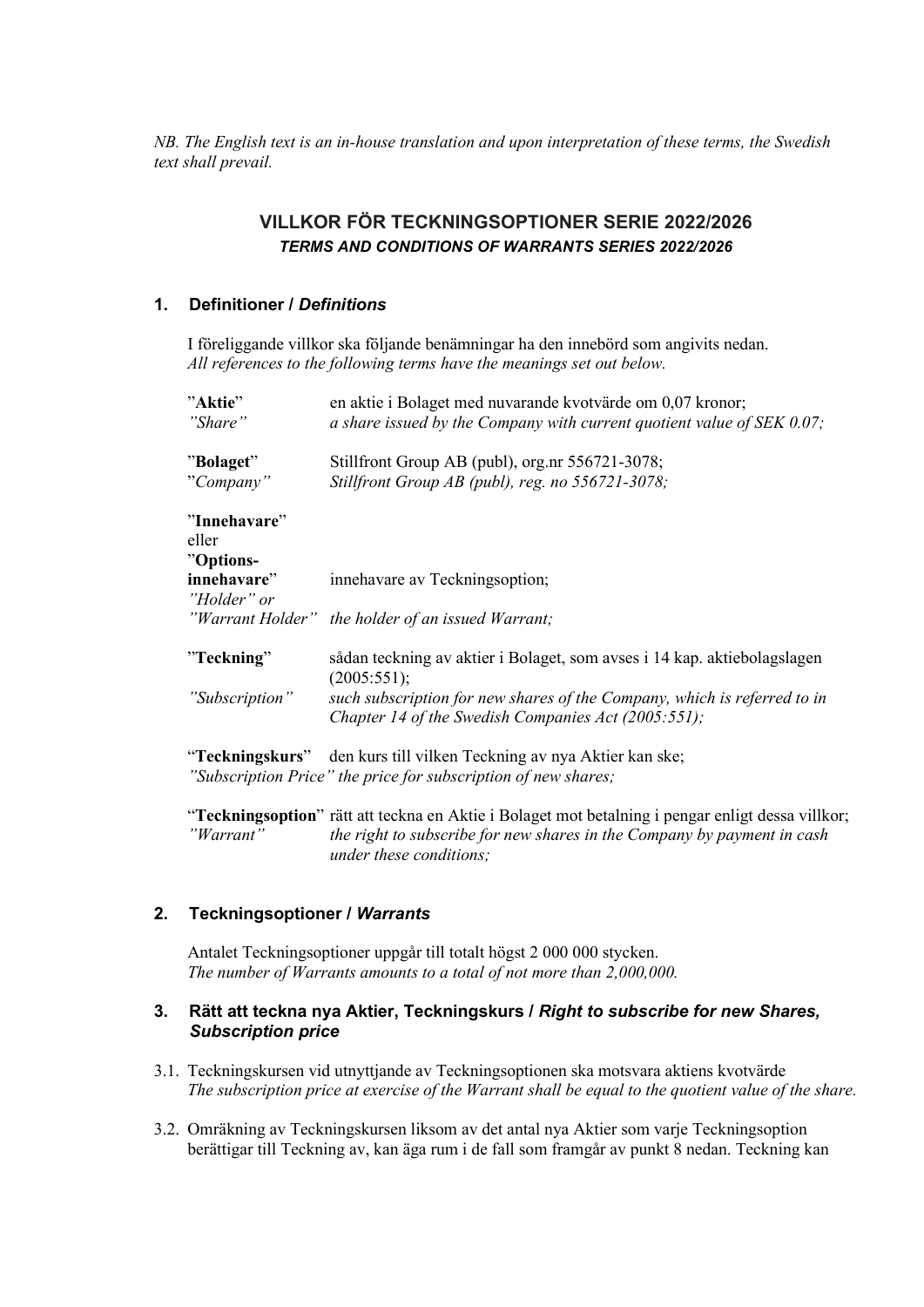endast ske av det hela antal Aktier, vartill det sammanlagda antalet Teckningsoptioner berättigar, det vill säga bråkdelar av Aktier kan ej tecknas.

*The recalculation of the Subscription Price and the number of new Shares which each Warrant entitles the Holder to subscribe for, can take place in the situations set forth in paragraph 8 below. Subscription may only comprise the whole number of Shares, which the total number of Warrants entitles each single Holder to exercise. Fractions of shares cannot be subscribed for.* 

3.3. Bolaget förbinder sig att gentemot varje Innehavare svara för att Innehavaren ges rätt att teckna Aktier i Bolaget mot kontant betalning på nedan angivna villkor. *The Company undertakes to give each Holder the right to subscribe for Shares against cash payment subject to the following terms.*

# **4. Anmälan om aktieteckning /** *Notification of Subscription for Shares*

- 4.1. Anmälan om Teckning av Aktier med stöd av Teckningsoptioner kan äga rum från och med den 1 januari 2026 till och med 31 december 2026 eller den tidigare dag som följer av punkt 8 nedan. *Notification of Subscription for Shares by exercise of Warrants may take place from and including 1 January 2026 up to and including 31 December 2026 or the earlier day according to paragraph 8 below.*
- 4.2. Vid anmälan enligt punkt 4.1 ska ifylld anmälningssedel enligt fastställt formulär inges till Bolaget. *Upon such notification under paragraph 4.1, a completed subscription form shall be sent to the Company.*
- 4.3. Anmälan om Teckning är bindande och kan ej återkallas. *Notification of Subscription is binding and cannot be revoked.*
- 4.4. Inges inte anmälan om Teckning av Aktier inom i första stycket angiven tid, upphör all rätt enligt Teckningsoptionerna att gälla. *If no notification of Subscription for Shares is delivered during the abovementioned time, all rights according to the Warrants are void.*
- 4.5. Är Optionsinnehavare förhindrad att teckna Aktier under den period som anges i denna punkt 4 på grund av bestämmelser i EU:s marknadsmissbruksförordning (596/2014/EU), lag (2016:1307) om straff för marknadsmissbruk på värdepappersmarknaden, lag (2016:1306) med kompletterande bestämmelser till EU:s marknadsmissbruksförordning eller annan på Bolaget tillämplig insiderlagstiftning ska Bolaget äga rätt att medge att sådan Optionsinnehavare istället får teckna aktier så snart denne inte längre är förhindrad att göra det. *If a Warrant Holder is prohibited from Subscription during the period set out in this section 4 due to regulations under the Regulation (EU) No 596/2014 on market abuse, the Swedish Securities Market Abuse Penal Act (Sw. lagen (2016:1307) om straff för marknadsmissbruk på värdepappersmarknaden), the Swedish Act with Supplementary Provisions to the European Union's Market Abuse Regulation (Sw. lagen (2016:1306) med kompletterande bestämmelser till EU:s marknadsmissbruksförordning) or other insider legislation applicable in respect of the Company, the Company shall be entitled to instead permit Subscription as soon as such Warrant Holder is no longer prohibited from Subscription.*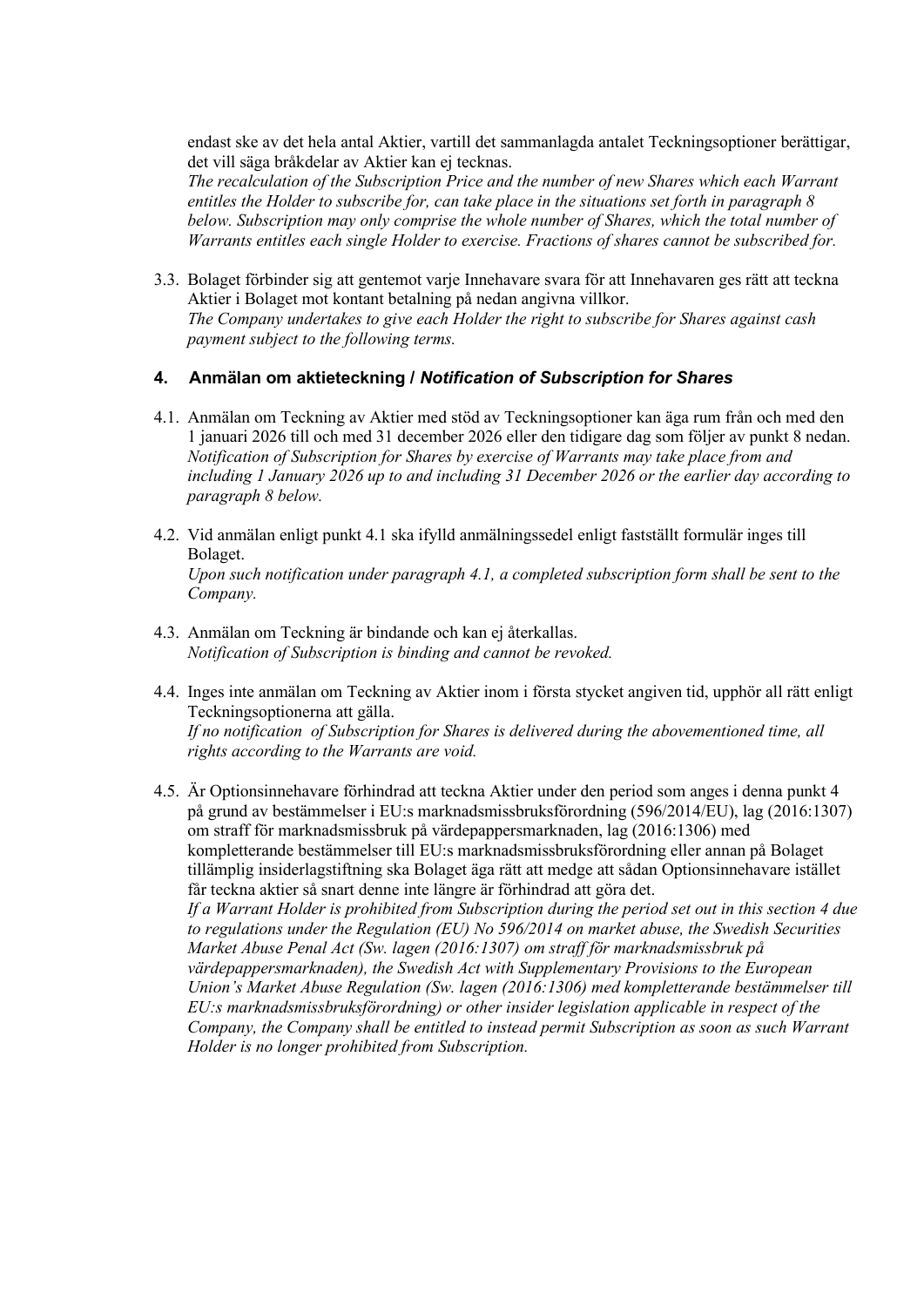# **5. Betalning för Aktie vid Teckning /** *Payment for Shares*

- 5.1. Vid anmälan om Teckning ska betalning genast erläggas kontant för det antal Aktier som anmälan om Teckning avser till ett av Bolaget anvisat konto. *Upon notification of Subscription, payment shall be made immediately for the number of Shares which have been subscribed for. Payment shall be made to an account designated by the Company.*
- 5.2. Optionsinnehavaren ska erlägga den skatt eller avgift som kan komma att utgå för överlåtelse, innehav eller utnyttjande av Teckningsoption på grund av svensk eller utländsk lagstiftning eller svensk eller utländsk myndighets beslut. *The Holder is fully and solely responsible for taxes or fees that may be imposed due to the transfer of, the possession of, or the exercise of Warrants, according to Swedish or foreign legislation or the decision by any Swedish or foreign public authority.*

# **6. Införing i aktieboken m.m. /** *Entry in the share register*

6.1. Teckning verkställs genom att de nya Aktierna interimistiskt registreras på avstämningskonton genom Bolagets försorg. Sedan registrering hos Bolagsverket ägt rum, blir registreringen på avstämningskonton slutgiltig. Som framgår av punkt 8 nedan, senareläggs i vissa fall tidpunkten för sådan slutgiltig registrering på avstämningskonto. *Subscription shall be effected through the Company ensuring the interim registration of the new Shares on a Central Securities Depository Account. Following registration with the Swedish* 

*Companies Registration Office, the registration on a Central Securities Depository Account shall become final. As stated in paragraph 8 below, in certain cases the date of such final registration on a Central Securities Depository Account may be postponed.*

6.2. Om Bolaget inte är avstämningsbolag vid anmälan om Teckning, verkställs Teckning genom att de nya Aktierna upptas i Bolagets aktiebok som interimsaktier. Sedan registrering hos Bolagsverket ägt rum, upptas de nya Aktierna i Bolagets aktiebok som aktier. *In the event the Company is not a Central Securities Depository Company at the time of Subscription, Subscription shall be effected by the new Shares being entered as interim shares in the Company's share register. After registration with the Swedish Companies Registration Office, the new Shares will be entered in the Company's share register.*

### **7. Utdelning på ny Aktie /** *Dividends on new Shares*

- 7.1. De nytecknade Aktierna medför rätt till vinstutdelning första gången på den avstämningsdag för utdelning som infaller närmast efter det att Aktierna registrerats på depå eller VP-konto. *The Shares which are newly issued following Subscription shall carry an entitlement to participate in dividends for the first time on the next record date for dividends which occurs after the Shares have been registered on a securities account.*
- 7.2. Om Bolaget inte är avstämningsbolag medför de nytecknade Aktierna rätt till vinstutdelning första gången på närmast följande bolagsstämma efter det att aktiekapitalökningen har registrerats av Bolagsverket.

*In the event the Company is not a Central Securities Depository Company, Shares which are newly issued following Subscription shall entitle the holder to a dividend at the first general meeting following the date which occurs after the increase in share capital has been registered with the Swedish Companies Registration Office.*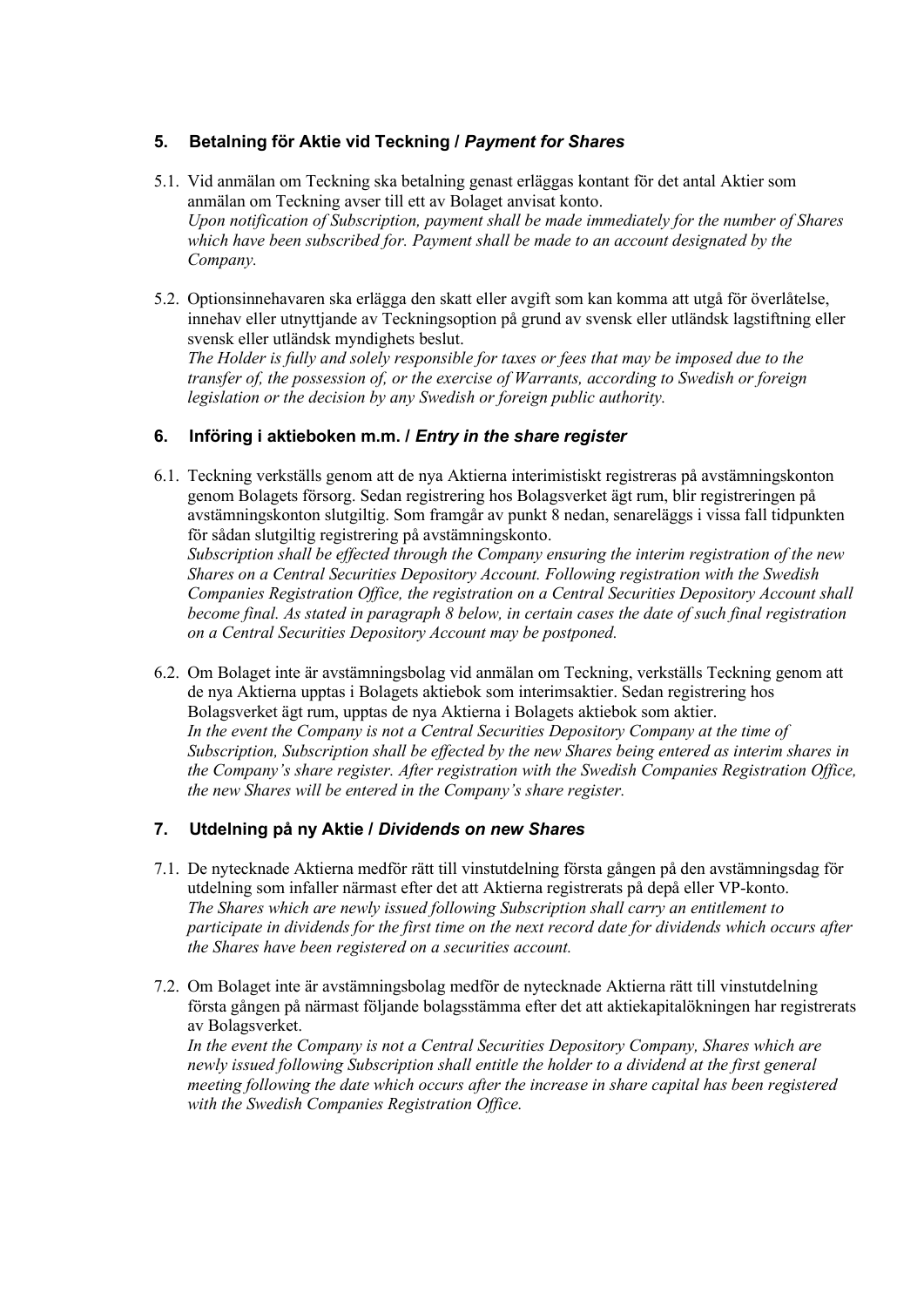# **8. Omräkning av teckningskurs m.m. /** *Recalculation of subscription price, etc.*

- 8.1. Genomför Bolaget någon av nedan angivna åtgärder gäller, beträffande den rätt som tillkommer Optionsinnehavare, vad som följer enligt nedan. *In the following situations, the following shall apply with respect to the rights which shall vest in Warrant Holders.*
- 8.2. Inte i något fall ska dock omräkning enligt bestämmelserna i denna punkt kunna leda till att Teckningskursen understiger kvotvärdet på Bolagets Aktier. *Recalculation according to the provisions in this section shall under no circumstances cause the Subscription Price to be less than the quotient value of the Company's Shares.*

### **A. Fondemission /** *Bonus issue*

Genomför Bolaget en fondemission ska Teckning – där Teckning görs på sådan tid, att den inte kan verkställas senast tre veckor före bolagsstämma, som beslutar om emissionen – verkställas först sedan stämman beslutat om denna. Aktier, som tillkommit på grund av Teckning verkställd efter emissionsbeslutet, registreras interimistiskt på Avstämningskonto, vilket innebär att de inte har rätt att delta i emissionen. Slutlig registrering på Avstämningskonto sker först efter avstämningsdagen för emissionen.

In the event the Company carries out a bonus issue, where Subscription is made in such time that it *cannot be effected by no later than three weeks prior to the general meeting at which the bonus issue resolution is to be adopted, Subscription may be effected only after such a general meeting has adopted a resolution thereon. Shares which vest as a consequence of Subscription effected following the bonus issue resolution shall be subject to interim registration on a Central Securities Depository Account, and accordingly shall not be entitled to participate in the bonus issue. Final registration on a Central Securities Depository Account shall take place only after the record date for the bonus issue.*

Vid Teckning som verkställs efter beslutet om fondemission tillämpas en omräknad Teckningskurs liksom en omräkning av det antal Aktier som varje Teckningsoption berättigar till Teckning av. In the case of Subscription which is effected following a bonus issue resolution, a recalculated *Subscription Price shall be applied, as well as a recalculation of the number of Shares to which each Warrant provides an entitlement to Subscribe.*

Omräkningarna ska utföras av Bolaget enligt följande formel: *The recalculations shall be made by the Company based on the following formulae:*

| omräknad Teckningskurs =                  | föregående Teckningskurs x antalet Aktier före fondemissionen                                                   |  |
|-------------------------------------------|-----------------------------------------------------------------------------------------------------------------|--|
|                                           | antalet Aktier efter fondemissionen                                                                             |  |
| recalculated<br><b>Subscription Price</b> | previous Subscription Price x number of Shares prior to the bonus<br>issue                                      |  |
|                                           | number of Shares after the bonus issue                                                                          |  |
| omräknat antal Aktier<br>som varje        | föregående antal Aktier, som varje Teckningsoption ger rätt att<br>teckna x antalet Aktier efter fondemissionen |  |
| Teckningsoption ger rätt<br>att teckna    | antalet Aktier före fondemissionen                                                                              |  |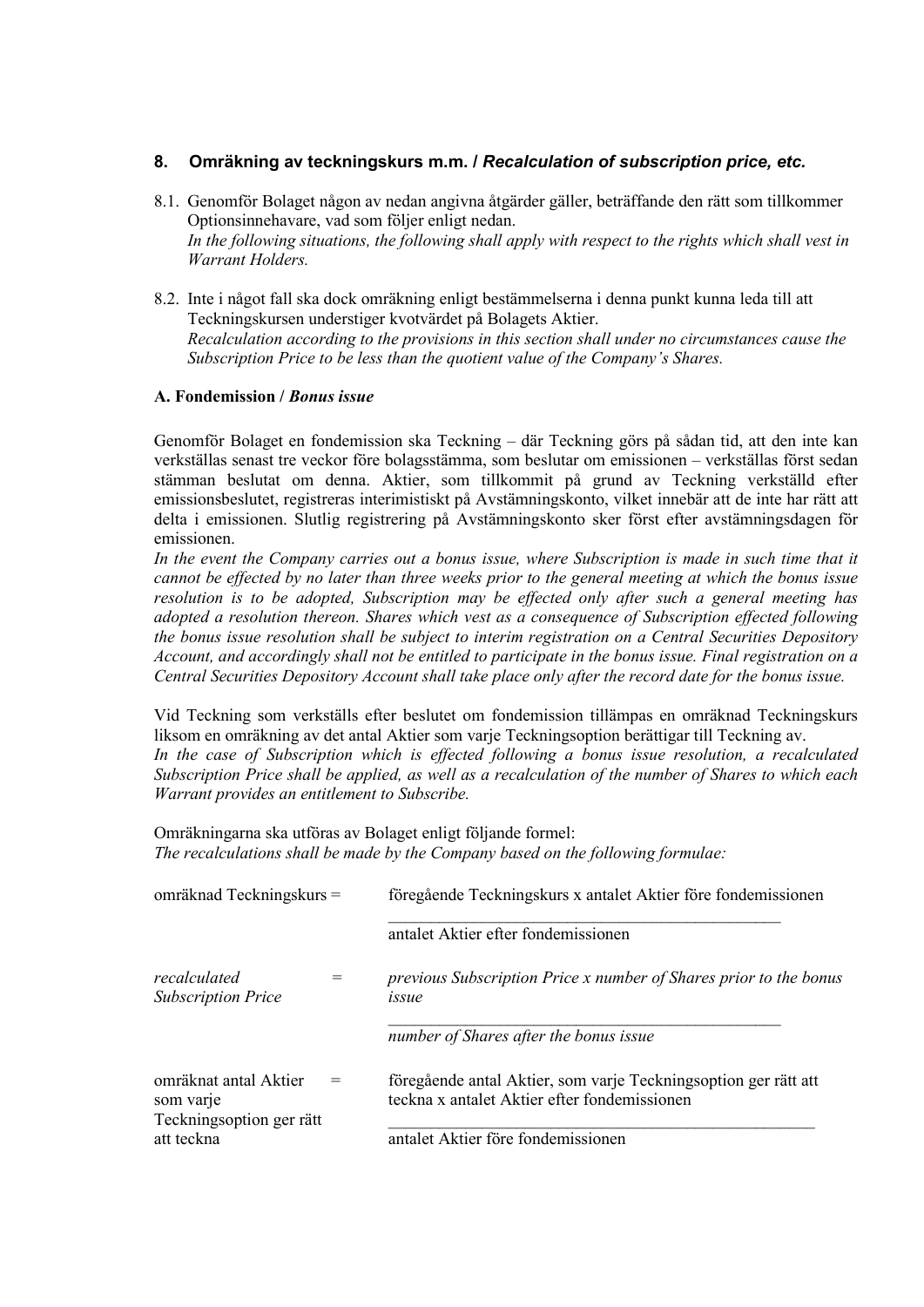*recalculated number of Shares to which each Warrant provides an entitlement to subscribe*

*= previous number of Shares to which each Warrant provides an entitlement to subscribe x the number of Shares after the bonus issue*

*\_\_\_\_\_\_\_\_\_\_\_\_\_\_\_\_\_\_\_\_\_\_\_\_\_\_\_\_\_\_\_\_\_\_\_\_\_\_\_\_\_\_\_\_\_\_\_\_*

*number of Shares prior to the bonus issue*

Enligt ovan omräknad Teckningskurs och omräknat antal Aktier fastställs snarast möjligt efter bolagsstämmans beslut om fondemission men tillämpas i förekommande fall först efter avstämningsdagen för emissionen.

*A recalculated Subscription Price and recalculated number of Shares in accordance with the provisions above shall be determined as soon as possible after the general meeting has adopted a bonus issue resolution but, where applicable, shall be applied only after the record date for the bonus issue.*

# **B. Sammanläggning eller uppdelning (split) /** *Reverse share split or share split*

Vid sammanläggning eller uppdelning (split) av Bolagets befintliga Aktier äger bestämmelserna i punkt A motsvarande tillämpning, varvid i förekommande fall som avstämningsdag ska anses den dag då sammanläggning respektive uppdelning, på Bolagets begäran, sker hos Euroclear.

*In the case of a reverse share split or share split of the Company's existing Shares, the provisions in subsection A shall apply mutatis mutandis whereupon, where appropriate, the record date shall be deemed to be the day on which a reverse share split or share split takes place at Euroclear, upon request by the Company.*

### **C. Nyemission av Aktier /** *New issue of Shares*

Vid nyemission med företrädesrätt för aktieägarna att teckna nya Aktier mot kontant betalning eller mot betalning genom kvittning ska följande gälla beträffande rätten att delta i emissionen på grund av Aktie som tillkommit på grund av Teckning med utnyttjande av Teckningsoption:

*In the case of a new issue with pre-emption rights for the shareholders to subscribe for new Shares in exchange for cash payment or payment by way of set-off, the following shall apply with respect to the right to participate in the new issue by virtue of Shares which have vested as a consequence of Subscription through the exercise of Warrants:*

1. Beslutas emissionen av Bolagets styrelse under förutsättning av bolagsstämmans godkännande eller med stöd av bolagsstämmans bemyndigande, ska i emissionsbeslutet och, i förekommande fall, i underrättelsen enligt 13 kap 12 § ABL till aktieägarna, anges den senaste dag då Teckning ska vara verkställd för att Aktie, som tillkommit genom Teckning, ska medföra rätt att deltaga i emissionen.

*Where a new issue resolution is adopted by the Company's board of directors subject to approval by the general meeting or pursuant to authorisation granted by the general meeting, the resolution, and where applicable, the notification to the shareholders in accordance with Chapter 13 Section 12 of the Swedish Companies Act, shall state the date by which Subscription must be effected in order that Shares which vest as a consequence of Subscription shall carry an entitlement to participate in the new issue.*

2. Beslutas emissionen av bolagsstämman, ska Teckning - där anmälan om Teckning görs på sådan tid, att Teckningen inte kan verkställas senast tre veckor före den bolagsstämma som beslutar om emissionen - verkställas först sedan Bolaget verkställt omräkning. Aktie, som tillkommit på grund av sådan Teckning, upptas interimistiskt på Avstämningskonto, vilket innebär att de inte har rätt att deltaga i emissionen. Slutlig registrering på Avstämningskonto sker först efter avstämningsdagen för emissionen.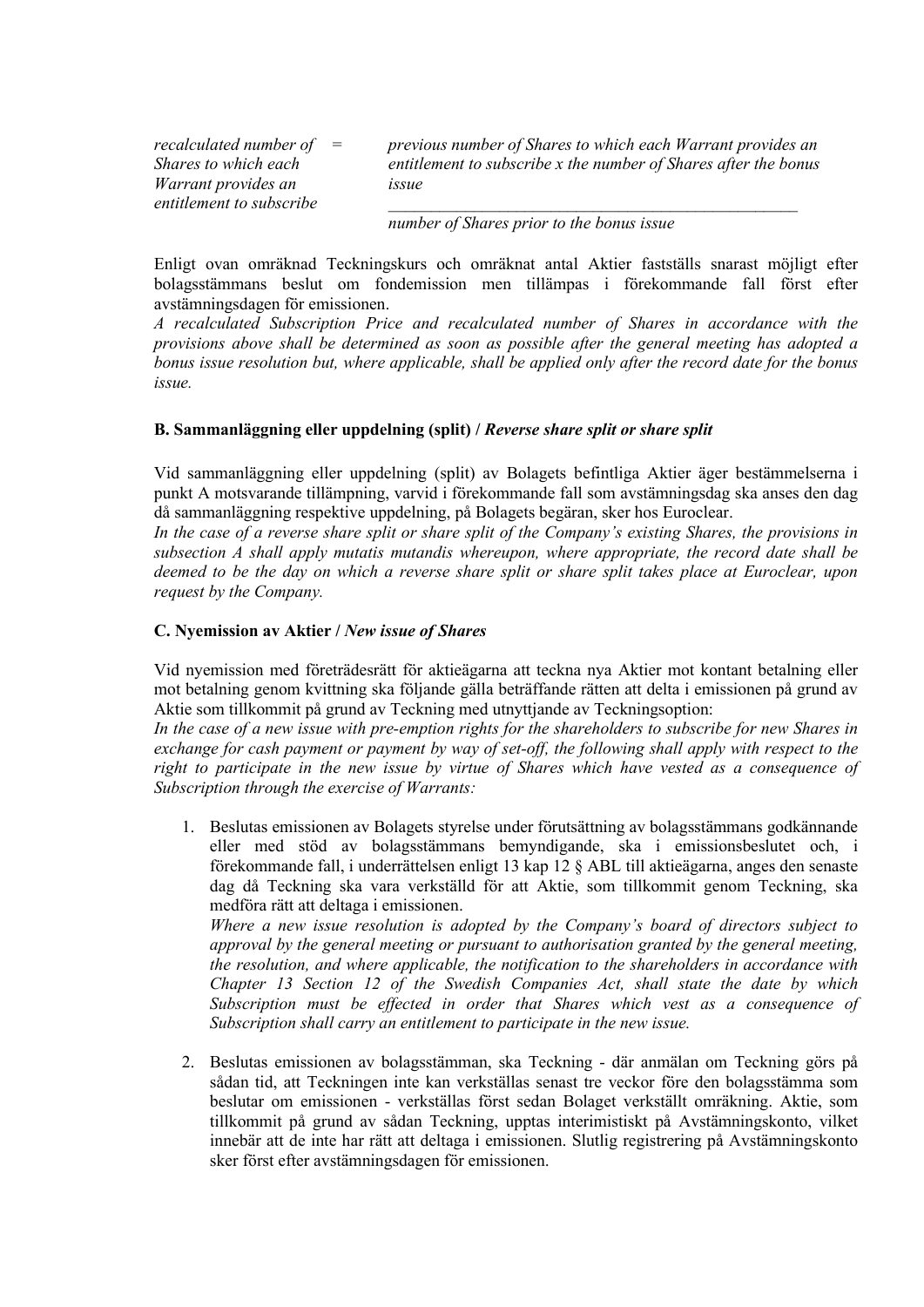*Where the general meeting adopts a new issue resolution, in the event an application for Subscription is made at such a time that the Subscription cannot be effected no later than three weeks prior to the general meeting which adopts the new issue resolution, Subscription shall only be effected after the Company has carried out recalculations. Shares which vest as a consequence of such Subscription shall be subject to interim registration on a Central Securities Depository Account, and consequently shall not be entitled to participate in the new issue. Final registration on a Central Securities Depository Account shall take place only after the record date for the issue.*

Vid Teckning som verkställts på sådan tid att rätt till deltagande i nyemissionen inte uppkommer tillämpas en omräknad Teckningskurs liksom en omräkning av det antal Aktier som varje Teckningsoption berättigar till Teckning av.

*In the event of Subscription which is effected at such time that a right to participate in the new issue does not vest, a recalculated Subscription Price shall be applied, as well as a recalculation of the number of Shares to which each Warrant provides an entitlement to Subscribe.*

Omräkningen ska utföras av Bolaget enligt följande formler: *The recalculations shall be made by the Company based on the following formulae:*

| omräknad Teckningskurs =                                                                          |                                     | föregående Teckningskurs x Aktiens genomsnittliga betalkurs under<br>den i emissionsbeslutet fastställda teckningstiden (Aktiens<br>genomsnittskurs)                                                    |
|---------------------------------------------------------------------------------------------------|-------------------------------------|---------------------------------------------------------------------------------------------------------------------------------------------------------------------------------------------------------|
|                                                                                                   |                                     | (Aktiens genomsnittskurs ökad med det på grundval därav<br>framräknade teoretiska värdet på teckningsrätten)                                                                                            |
| recalculated<br><b>Subscription Price</b>                                                         | =                                   | previous Subscription Price x the Share's average listed price<br>during the subscription period established in the new issue<br>resolution (the Share's average price)                                 |
|                                                                                                   |                                     | (the Share's average price increased by the theoretical value of the<br>Warrant calculated on the basis thereof)                                                                                        |
| omräknat antal Aktier<br>som varje<br>Teckningsoption ger rätt<br>att teckna                      | =                                   | föregående antal Aktier, som varje Teckningsoption ger rätt att<br>teckna x (Aktiens genomsnittskurs ökad med det på grundval därav<br>framräknade teoretiska värdet på teckningsrätten)                |
|                                                                                                   |                                     | Aktiens genomsnittskurs                                                                                                                                                                                 |
| recalculated number of<br>Shares to which each<br>Warrant provides an<br>entitlement to subscribe | $\hspace*{0.4em} = \hspace*{0.4em}$ | previous number Shares to which each Warrant provides an<br>entitlement to subscribe x (the Share's average price increased by<br>the theoretical value of the Warrant calculated on the basis thereof) |
|                                                                                                   |                                     | the Share's average price                                                                                                                                                                               |

Aktiens genomsnittskurs ska anses motsvara genomsnittet av det för varje handelsdag under teckningstiden framräknade medeltalet av den under dagen noterade högsta och lägsta betalkursen enligt Marknadsplatsens officiella kurslista. I avsaknad av notering av betalkurs ska i stället den som slutkurs noterade köpkursen ingå i beräkningen. Dag utan notering av vare sig betalkurs eller köpkurs ska inte ingå i beräkningen.

*The Share's average price shall be deemed to correspond to the average of the calculated mean values, for each trading day during the Subscription Period, of the highest and lowest transaction*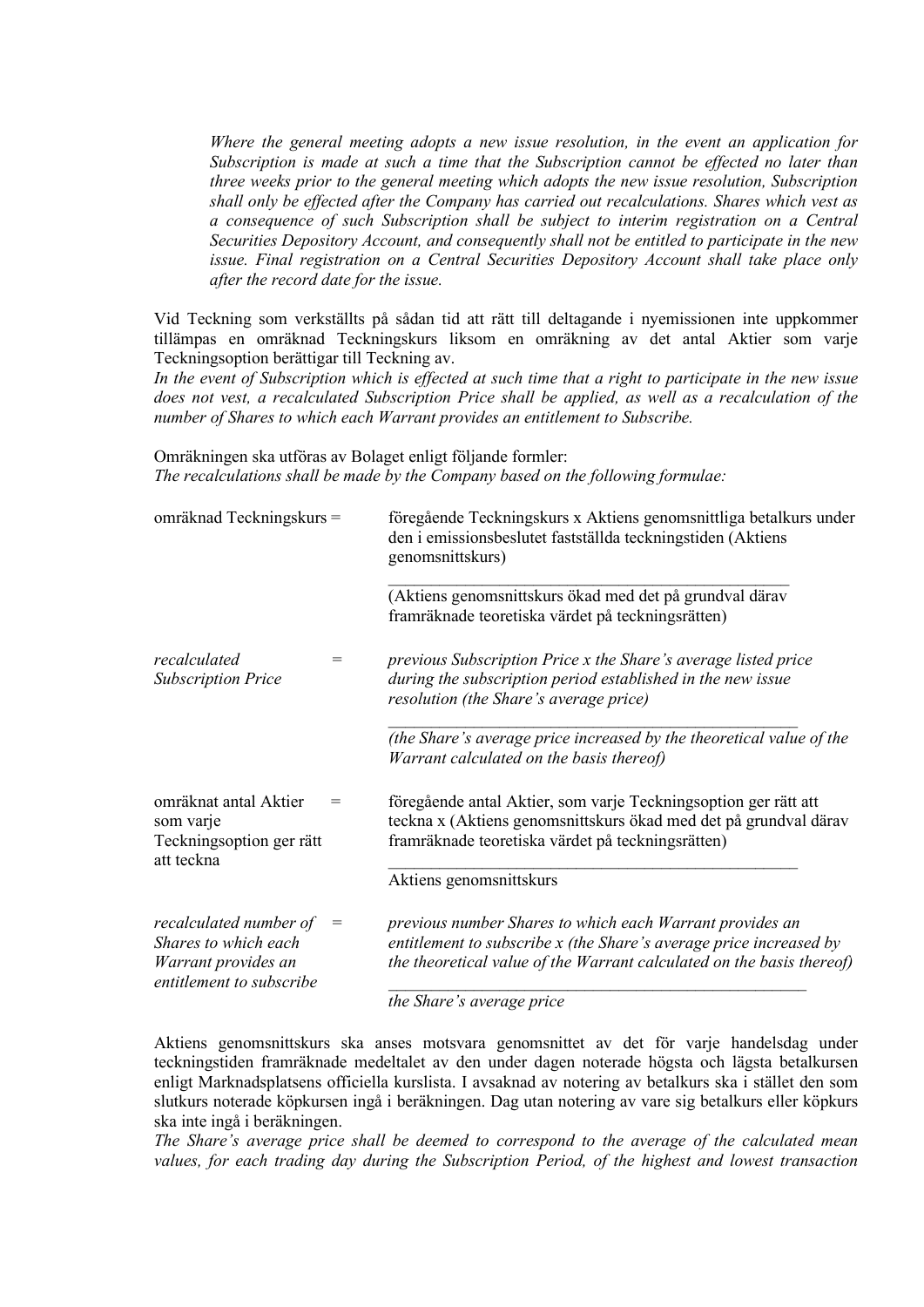*prices listed during the day in accordance with the official quotations on the Marketplace. In the event no transaction price is quoted, the bid price which is quoted as the closing price shall be included in the calculation instead. Days on which neither a transaction price nor a bid price is quoted shall not be included in the calculation.*

Det teoretiska värdet på teckningsrätten beräknas enligt följande formel: *The theoretical value of the subscription right shall be calculated in accordance with the following formula:*

| teckningsrättens värde                 | det antal nya Aktier som högst kan komma att utges enligt<br>emissionsbeslutet x (Aktiens genomsnittskurs minus<br>teckningskursen för den nya Aktien)                      |
|----------------------------------------|-----------------------------------------------------------------------------------------------------------------------------------------------------------------------------|
|                                        | antalet Aktier före emissionsbeslutet                                                                                                                                       |
| value of the subscription $=$<br>right | the maximum number of new Shares which may be issued pursuant<br>to the new issue resolution x (the Share's average price less the<br>subscription price for the new Share) |

*the number of Shares prior to adoption of the new issue resolution*

Uppstår härvid ett negativt värde, ska det teoretiska värdet på teckningsrätten bestämmas till noll. *In the event a negative value is thereupon obtained, the theoretical value of the subscription right shall be set at zero.*

Enligt ovan omräknad Teckningskurs och omräknat antal Aktier som belöper på varje Teckningsoption ska fastställas av Bolaget två Bankdagar efter teckningstidens utgång och tillämpas vid Teckning som verkställs därefter.

*The recalculated Subscription Price and the recalculated number of Shares provided by each Warrant shall be determined by the Company two Banking Days after the expiry of the subscription period and shall be applied to Subscription for Shares effected thereafter.*

Om Bolagets Aktier inte är föremål för notering eller handel på Marknadsplats ska en omräknad Teckningskurs och omräknat antal Aktier fastställas enligt denna punkt C. Härvid ska istället för vad som anges beträffande Aktiens genomsnittskurs, värdet på Aktien bestämmas av en oberoende värderingsman utsedd av Bolaget.

In the event the Company's Shares are not listed or traded on a Marketplace, a recalculated *Subscription Price and recalculated number of Shares shall be determined in accordance with this subsection C. In lieu of the provisions regarding the Share's average price, the value of the Share shall thereupon be determined by an independent valuer appointed by the Company.*

Under tid som Bolaget är Avstämningsbolag ska följande gälla. Under tiden till dess att omräknad Teckningskurs och omräknat antal Aktier som varje Teckningsoption berättigar till Teckning av fastställts, verkställs Teckning endast preliminärt, varvid det antal Aktier, som varje Teckningsoption före omräkning berättigar till Teckning av, upptas interimistiskt på Avstämningskonto. Dessutom noteras särskilt att varje Teckningsoption efter omräkningar kan berättiga till ytterligare Aktier enligt ovan. Slutlig registrering på Avstämningskontot sker sedan omräkningarna fastställts.

*In the event the Company is a Central Securities Depository Company the following shall apply. During the period pending determination of a recalculated Subscription Price and recalculated number of Shares to which each Warrant provides an entitlement to subscribe, Subscription for Shares shall be effected only on a preliminary basis, whereupon the number of Shares to which each Warrant provides an entitlement to subscribe prior to the recalculation shall be registered on an interim basis*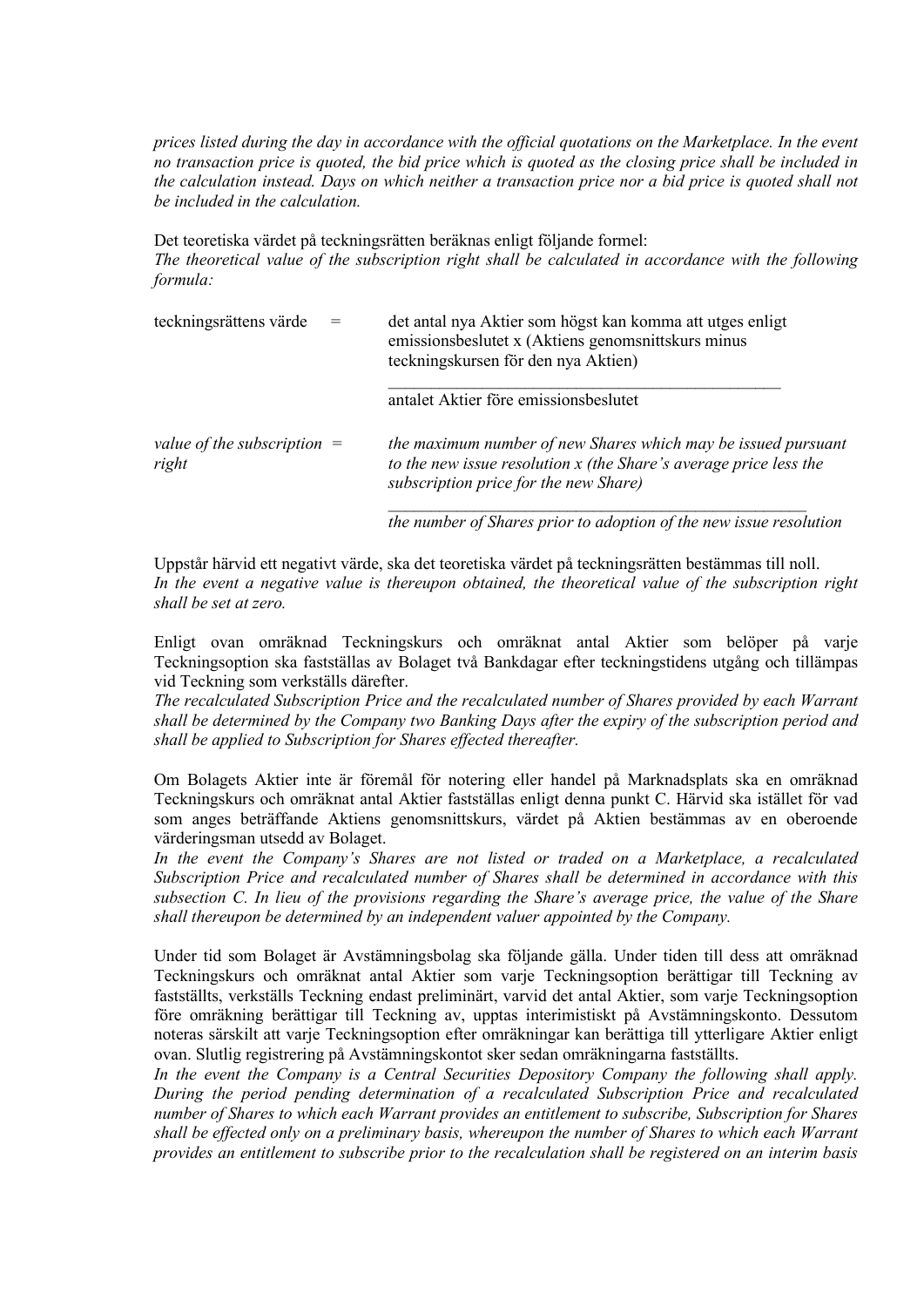*on a Central Securities Depository Account. In addition, it is specifically noted that, following recalculations, each Warrant may carry an entitlement to additional Shares pursuant to the above. Final registration on the Central Securities Depository Account shall take place after the recalculations have been determined.*

### **D. Emission av konvertibler eller teckningsoptioner /** *Issue of convertible debentures or warrants*

Vid emission av konvertibler eller teckningsoptioner med företrädesrätt för aktieägarna och mot kontant betalning eller mot betalning genom kvittning eller, såvitt gäller teckningsoptioner, utan betalning, har bestämmelserna i punkt C första stycket 1 och 2 om rätten att delta i nyemission på grund av Aktie som tillkommit genom Teckning motsvarande tillämpning.

*In the event of an issue of convertible debentures or warrants with pre-emption rights for the shareholders and in exchange for cash payment or payment by way of set-off or, with respect to warrants, without payment, the provisions of subsection C, first paragraph, subparagraphs 1 and 2 regarding the right to participate in a new issue by virtue of Shares which vest through Subscription shall apply mutatis mutandis.*

Vid Teckning som verkställs i sådan tid att rätt till deltagande i emissionen inte uppkommer tillämpas en omräknad Teckningskurs och ett omräknat antal Aktier som belöper på varje Teckningsoption. *In the event of Subscription for Shares which is exercised at such a time that Subscription is effected after adoption of the issue resolution, a recalculated Subscription Price and recalculated number of Shares provided by each Warrant shall be applied.*

Omräkningen ska utföras av Bolaget enligt följande formler: *The recalculation shall be made by the Company in accordance with the following formulae:*

| omräknad Teckningskurs =                                                     |                                     | föregående Teckningskurs x Aktiens genomsnittliga betalkurs under<br>den i emissionsbeslutet fastställda teckningstiden (Aktiens<br>genomsnittskurs)<br>(Aktiens genomsnittskurs ökad med teckningsrättens värde) |
|------------------------------------------------------------------------------|-------------------------------------|-------------------------------------------------------------------------------------------------------------------------------------------------------------------------------------------------------------------|
| recalculated<br>Subscription Price =                                         | $=$                                 | previous Subscription Price x the Share's average listed price<br>during the subscription period established in the resolution<br>regarding the issue (the Share's average price)                                 |
|                                                                              |                                     | (the Share's average price increased by the value of the<br>subscription right)                                                                                                                                   |
| omräknat antal Aktier<br>som varje<br>Teckningsoption ger rätt<br>att teckna | $=$                                 | föregående antal Aktier som varje Teckningsoption ger rätt att<br>teckna x (Aktiens genomsnittskurs ökad med teckningsrättens<br>värde)                                                                           |
|                                                                              |                                     | Aktiens genomsnittskurs                                                                                                                                                                                           |
| recalculated number of<br>Shares to which each<br>Warrant provides an        | $\hspace*{0.4em} = \hspace*{0.4em}$ | previous number of Shares to which each Warrant provides an<br>entitlement to subscribe x (the Share's average price increased by<br>the value of the subscription right)                                         |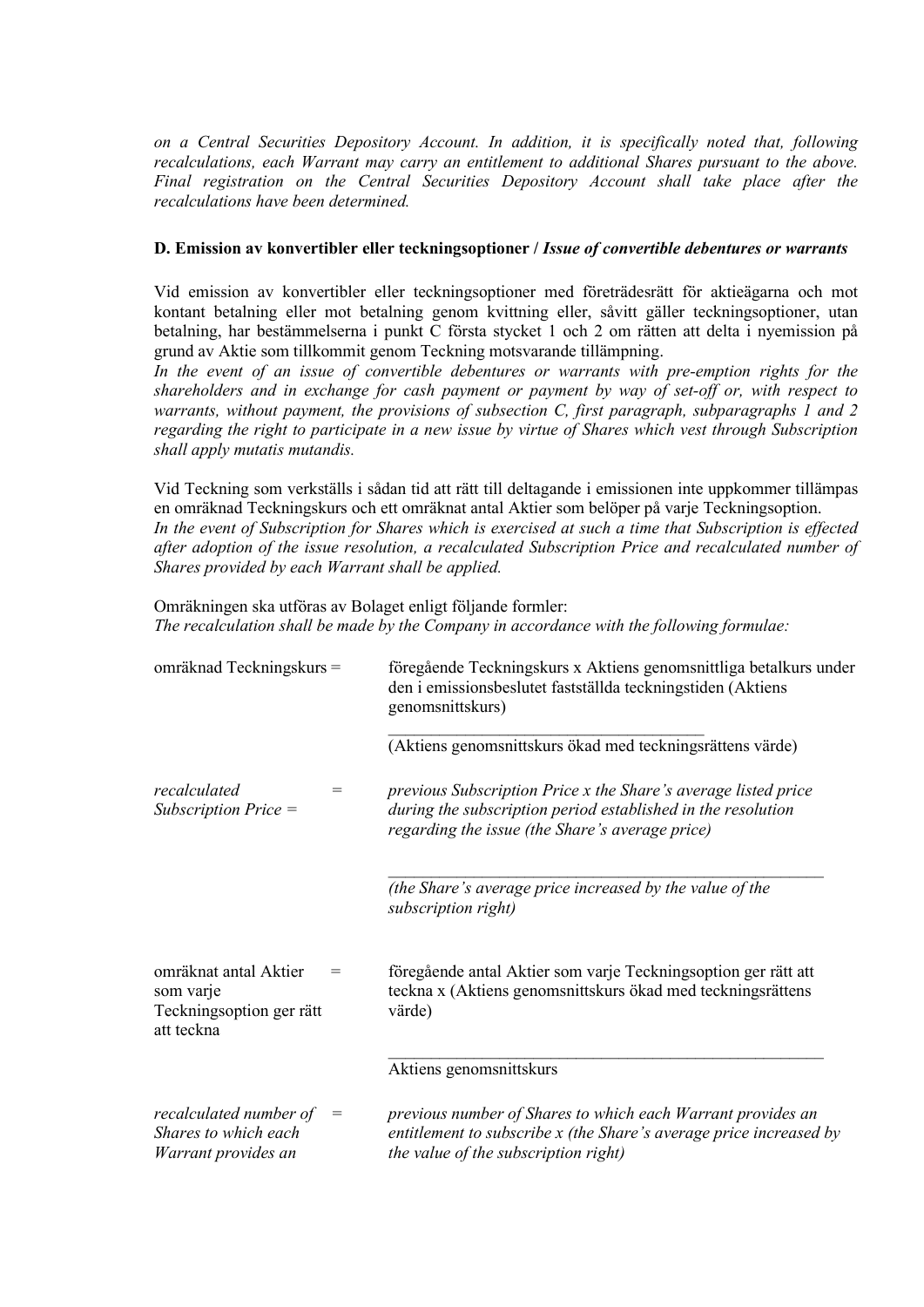#### *entitlement to subscribe*

#### *the Share's average price*

Aktiens genomsnittskurs beräknas i enlighet med punkt C ovan. *The Share's average price shall be calculated in accordance with subsection C above.*

Teckningsrättens värde ska anses motsvara det matematiskt framräknade värdet efter justering för nyemission och med beaktande av marknadsvärdet beräknat i enlighet med vad som anges i punkt C ovan.

*\_\_\_\_\_\_\_\_\_\_\_\_\_\_\_\_\_\_\_\_\_\_\_\_\_\_\_\_\_\_\_\_\_\_\_\_\_\_\_\_\_\_\_\_\_\_\_\_\_\_\_*

*The value of the subscription right shall be deemed to correspond to the calculated value with adjustments for the new share issue and the market value calculated in accordance with subsection C above.*

Enligt ovan omräknad Teckningskurs och omräknat antal Aktier som belöper på varje Teckningsoption ska fastställas av Bolaget två Bankdagar efter teckningstidens utgång och tillämpas vid Teckning som verkställs därefter.

*The recalculated Subscription Price and the recalculated number of Shares provided by each Warrant shall be determined by the Company two Banking Days after the expiry of the subscription period and shall be applied to Subscription for Shares effected thereafter.*

Om Bolagets Aktier inte är föremål för notering eller handel på Marknadsplats ska en omräknad Teckningskurs och omräknat antal Aktier fastställas enligt denna punkt D. Härvid ska istället för vad som anges beträffande Aktiens genomsnittskurs, värdet på Aktien bestämmas av en oberoende värderingsman utsedd av Bolaget.

*In the event the Company's Shares are not listed or traded on a Marketplace, a recalculated Subscription Price and recalculated number of Shares shall be determined in accordance with this subsection D. In lieu of the provisions regarding the Share's average price, the value of the Share shall thereupon be determined by an independent valuer appointed by the Company.*

Vid Teckning som sker under tiden fram till dess att omräknad Teckningskurs och omräknat antal Aktier som belöper på varje Teckningsoption fastställs, ska bestämmelsen i punkt C sista stycket ovan äga motsvarande tillämpning.

*In the event of Subscription for Shares which is effected before the recalculated Subscription Price and the recalculated number of Shares provided by each Warrant have been determined, the provisions of subsection C last paragraph above shall be applied.*

# **E. Erbjudande till aktieägarna i annat fall än som avses i punkt A-D /** *Offer to the shareholders in circumstances other than those set forth in subsections A-D*

Vid ett riktat erbjudande till aktieägarna i annat fall än som avses i punkt A-D att med företrädesrätt enligt principerna i aktiebolagslagen (2005:551) av Bolaget förvärva värdepapper eller rättighet av något slag, ska vid Teckning som påkallas på sådan tid, att därigenom erhållen Aktie inte medför rätt att delta i erbjudandet, tillämpas en omräknad Teckningskurs och ett omräknat antal Aktier som varje Teckningsoption ger rätt att teckna. Detsamma gäller om Bolaget beslutar att enligt nämnda principer till aktieägarna dela ut värdepapper eller rättigheter utan vederlag.

*In the event the Company, in situations other than those set forth in subsections A-D above, extends a directed offer to the shareholders, subject to shareholders' pre-emption rights pursuant to the principles set forth in the Swedish Companies Act (2005:551), to acquire securities or rights of any kind from the Company, in the event of Subscription which is demanded at such time that the Shares thereby received do not carry an entitlement to participate in the offer, a recalculated Subscription*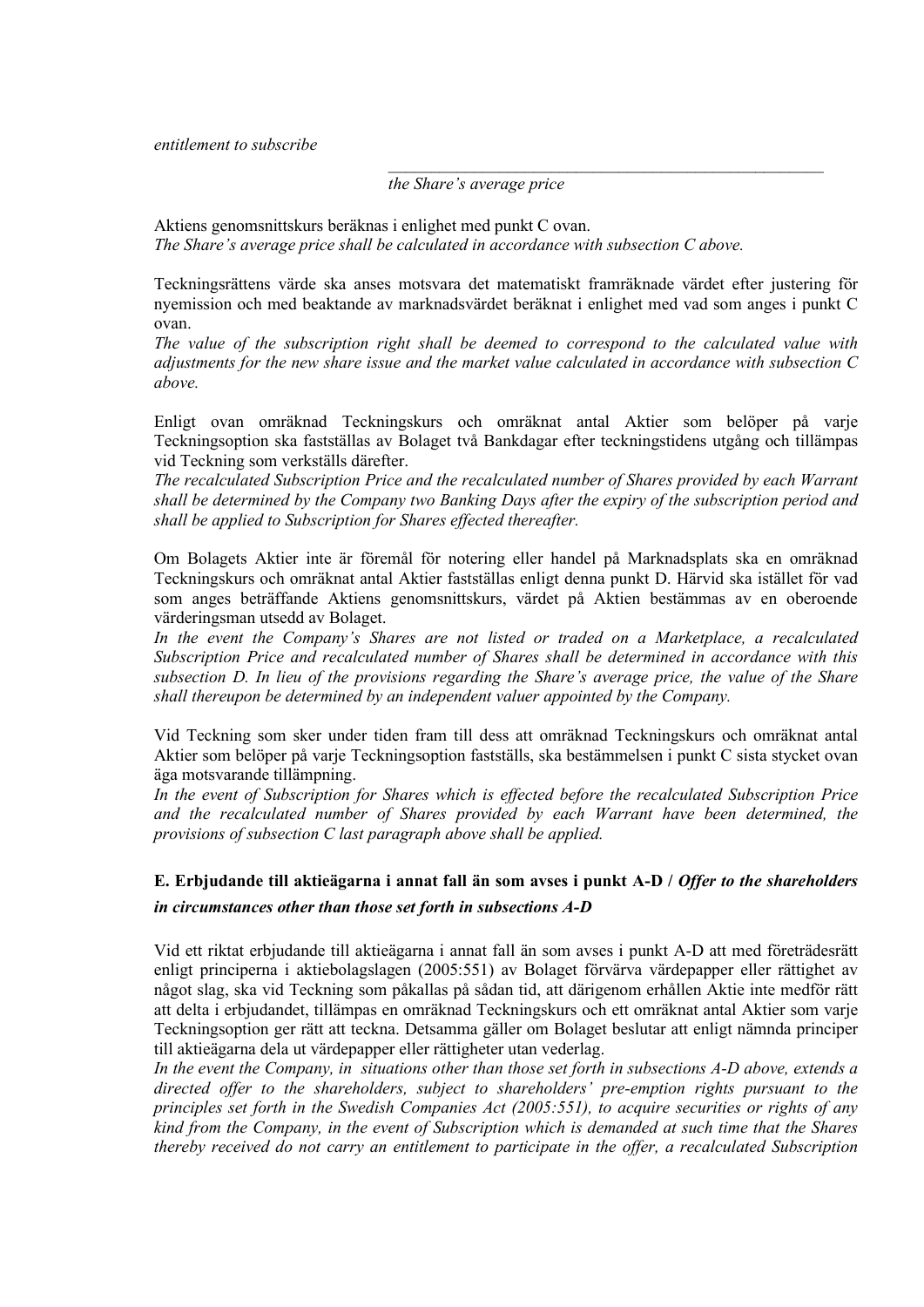*Price and recalculated number of Shares to which each Warrant provides an entitlement to subscribe shall be applied. The aforesaid shall also apply where the Company resolves, in accordance with the aforementioned principles, to distribute securities or rights to the shareholders without consideration.*

Omräkningarna ska utföras av Bolaget enligt följande formel: *The recalculations shall be carried out by the Company in accordance with the following formulae:*

| omräknad Teckningskurs =                                                                          |     | föregående Teckningskurs x Aktiens genomsnittliga betalkurs under<br>den i erbjudandet fastställda anmälningstiden (Aktiens<br>genomsnittskurs)                 |  |  |
|---------------------------------------------------------------------------------------------------|-----|-----------------------------------------------------------------------------------------------------------------------------------------------------------------|--|--|
|                                                                                                   |     | (Aktiens genomsnittskurs ökad med värdet av rätten till deltagande i<br>erbjudandet (inköpsrättens värde))                                                      |  |  |
| recalculated<br><b>Subscription Price</b>                                                         | =   | previous Subscription Price x the Share's average listed price<br>during the application period established in the offer (the Share's<br><i>average price</i> ) |  |  |
|                                                                                                   |     | (the Share's average price increased by the value of the right to<br>participate in the offer (the purchase right value))                                       |  |  |
| omräknat antal Aktier<br>som varje<br>Teckningsoption ger rätt                                    | =   | föregående antal Aktier som varje Teckningsoption ger rätt att<br>teckna x (Aktiens genomsnittskurs ökad med inköpsrättens värde)                               |  |  |
| att teckna                                                                                        |     | Aktiens genomsnittskurs                                                                                                                                         |  |  |
| recalculated number of<br>Shares to which each<br>Warrant provides an<br>entitlement to subscribe | $=$ | previous number of Shares to which each Warrant provides an<br>entitlement to subscribe x (the Share's average price increased by<br>the purchase right value)  |  |  |
|                                                                                                   |     | the Share's average price                                                                                                                                       |  |  |

Aktiens genomsnittskurs beräknas i enlighet med punkt C ovan. *The Share's average price shall be calculated in accordance with subsection C above.*

Om aktieägarna erhållit inköpsrätter och handel med dessa ägt rum, ska värdet av rätten att delta i erbjudandet anses motsvara inköpsrättens värde. Värdet på inköpsrätten ska så långt möjligt fastställas med ledning av den marknadsvärdesförändring avseende Bolagets Aktier som kan bedömas ha uppkommit till följd av erbjudandet.

*In the event the shareholders have received purchase rights and trading has taken place in such rights, the value of the right to participate in the offer shall be deemed to correspond to the purchase right value. The purchase right value shall, as far as possible, be determined on basis of the changed market value of the Company's Shares which can be deemed to have occurred due to the offer.*

Om aktieägarna inte erhållit inköpsrätter eller handel med inköpsrätter annars inte ägt rum, ska omräkningen av Teckningskursen ske med tillämpning så långt möjligt av de principer som anges ovan, varvid värdet av rätten att delta i erbjudandet så långt möjligt fastställas med ledning av den marknadsvärdesförändring avseende Bolagets Aktier som kan bedömas ha uppkommit till följd av erbjudandet.

*In the event the shareholders have not received purchase rights, or trading in purchase rights has otherwise not taken place, the recalculation of the Subscription Price shall take place applying, as far as possible, the principles stated above. The purchase right value shall, as far as possible, be*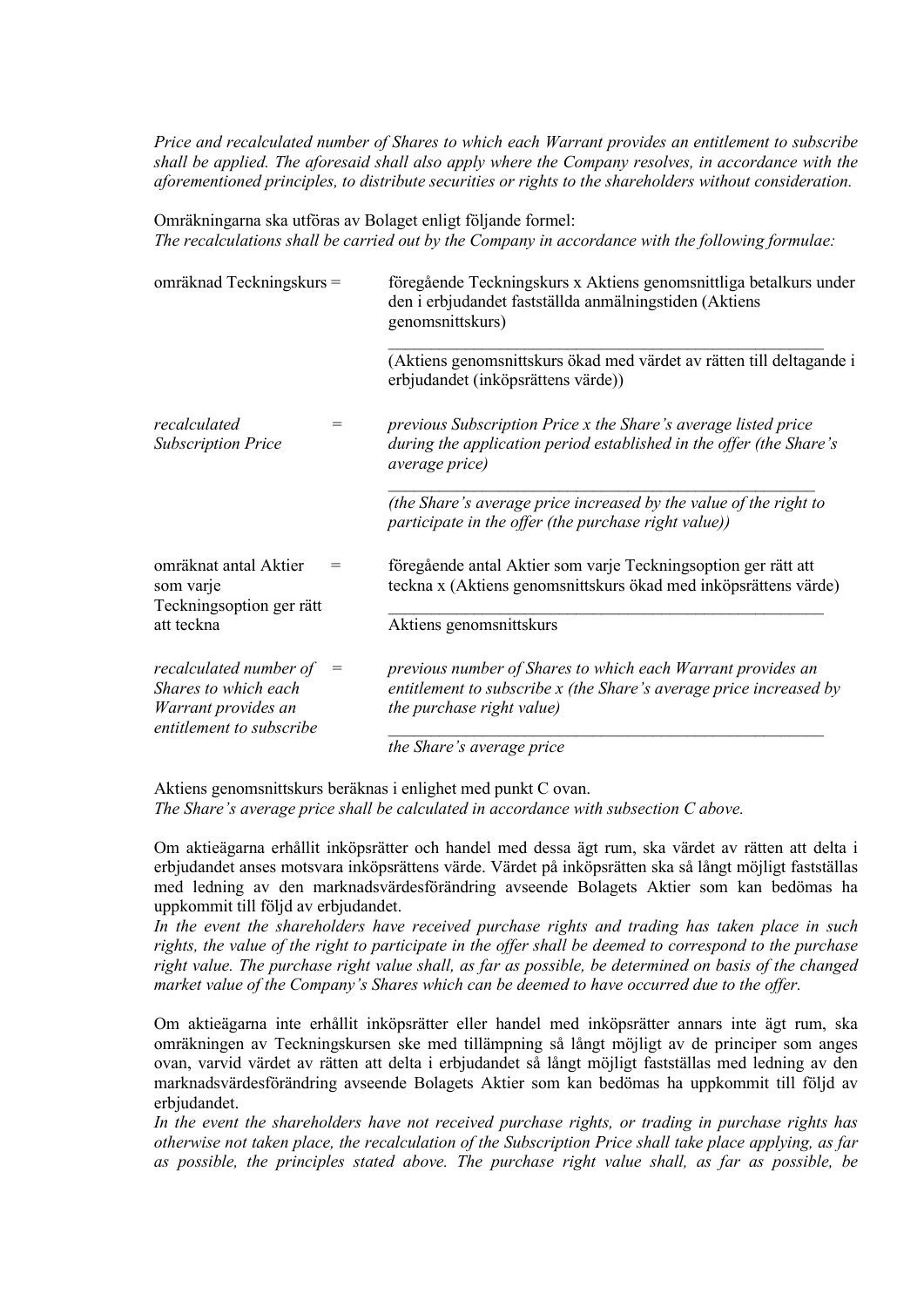*determined on basis of the changed market value of the Company's Shares which can be deemed to have occurred due to the offer.*

Den omräknade Teckningskursen fastställs av Bolaget snarast möjligt efter erbjudandetidens utgång och tillämpas vid Teckning som verkställs sedan den omräknade kursen fastställts.

*The recalculated Subscription Price shall be determined by the Company as soon as possible after expiry of the offer period and shall be applied in connection with Subscriptions effected after the recalculated price has been determined.*

Om Bolagets Aktier inte är föremål för notering eller handel på Marknadsplats ska en omräknad Teckningskurs och omräknat antal Aktier fastställas. Härvid ska istället för vad som anges beträffande Aktiens genomsnittskurs, värdet på Aktien bestämmas av en oberoende värderingsman utsedd av Bolaget.

*In the event the Company's Shares are not listed or traded on a Marketplace, a recalculated Subscription Price and recalculated number of Shares shall be determined. In lieu of the provisions regarding the Share's average price, the value of the Share shall thereupon be determined by an independent valuer appointed by the Company.*

Vid Teckning som sker under tiden fram till dess att omräknade Teckningskurs och omräknat antal Aktier som belöper på varje Teckningsoption fastställts, ska bestämmelsen i punkt C sista stycket ovan äga motsvarande tillämpning.

*In the event of Subscription for Shares which is effected before the recalculated Subscription Price and the recalculated number of Shares provided by each Warrant have been determined, the provisions of subsection C last paragraph above shall be applied.*

# **F. Nyemission eller emission av konvertibler eller teckningsoptioner /** *New issue or issue of convertible debentures or warrants*

Vid nyemission eller emission av konvertibler eller teckningsoptioner med företrädesrätt för aktieägarna och mot kontant betalning eller mot betalning genom kvittning eller, såvitt gäller teckningsoptioner, utan betalning, får Bolaget besluta att ge samtliga Optionsinnehavare samma företrädesrätt som enligt beslutet tillkommer aktieägarna. Därvid ska varje Optionsinnehavare, utan hinder av att Teckning på grund av Teckningsoption inte har verkställts, anses vara ägare till det antal Aktier som Optionsinnehavaren skulle ha erhållit, om Teckning verkställts efter den Teckningskurs som gällde och det antal Aktier som belöpte på varje Teckningsoption vid tidpunkten för beslutet om emission.

*In the event of a new issue or issue of convertible debentures or warrants with pre-emption rights for the shareholders, in exchange for cash payment or payment by way of set-off or, with respect to warrants, without payment, the Company may decide to grant all Warrant Holders the same preemption rights as vest in the shareholders pursuant to the resolution. Notwithstanding that Subscription for Shares pursuant to Warrants has not been effected, each Warrant Holder shall thereupon be deemed to be the owner of the number of Shares which the Warrant Holder would have received had Subscription for Shares been effected at the Subscription Price and the number of Shares to which each Warrant provided an entitlement to subscribe for, as applicable on the date on which the resolution regarding the offer was adopted.*

Vid ett sådant riktat erbjudande till aktieägarna som avses i punkt E ovan, ska föregående stycke ha motsvarande tillämpning. Det antal Aktier som Optionsinnehavaren ska anses vara ägare till ska därvid fastställas efter den Teckningskurs som gällde och det antal Aktier som belöpte på varje Teckningsoption vid tidpunkten för beslutet om erbjudande.

*In the event the Company resolves to extend such a directed offer to the shareholders as referred to in subsection E above, the provisions of the preceding paragraph shall apply mutatis mutandis. The*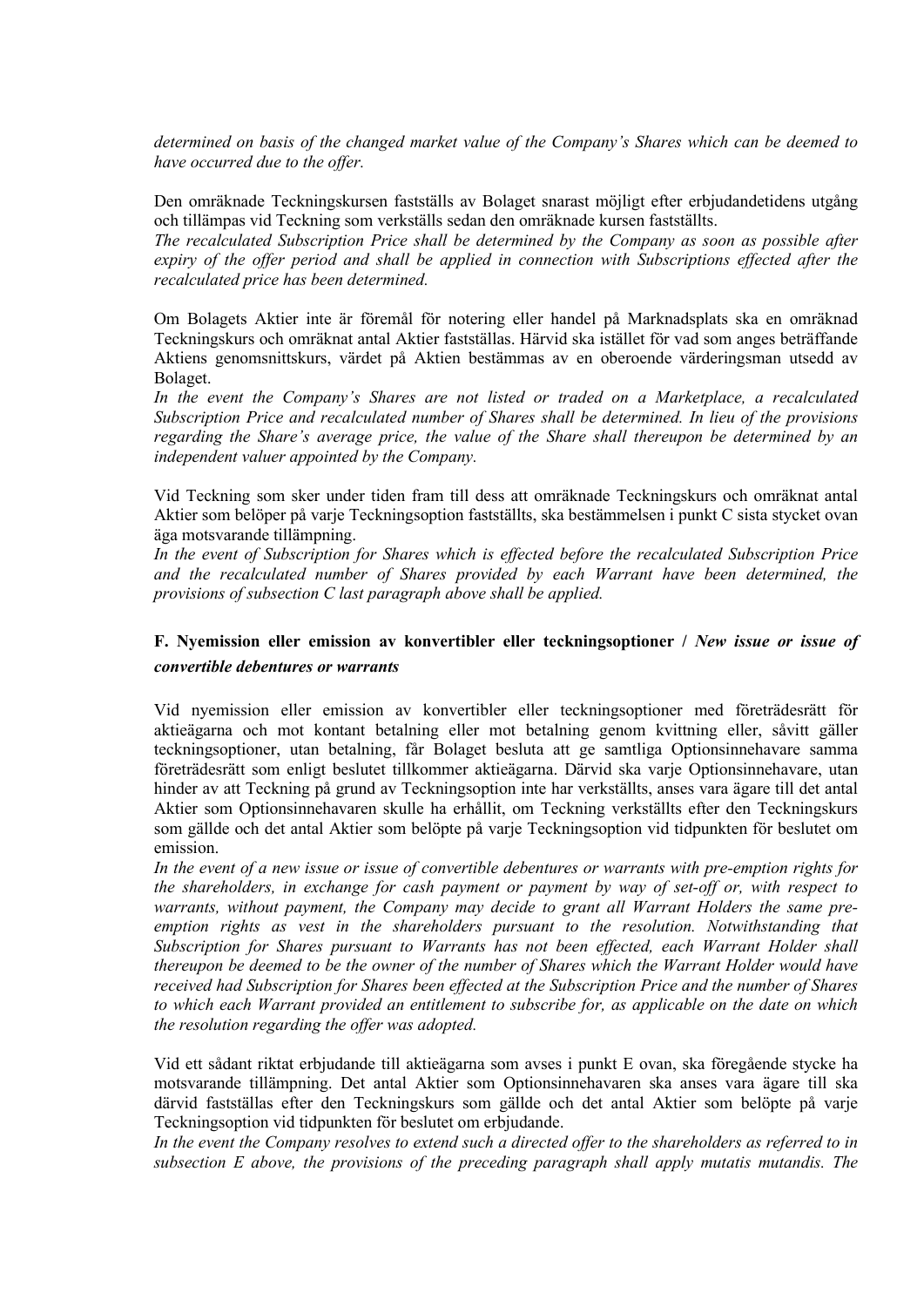*number of Shares which Warrant Holders shall be deemed to own shall thereupon be determined based on the Subscription Price and the number of Shares to which each Warrant provided an entitlement to subscribe for, as applicable on the date on which the resolution regarding the offer was adopted.*

Om Bolaget skulle besluta att ge Optionsinnehavarna företrädesrätt i enlighet med bestämmelserna i punkt F, ska någon omräkning enligt punkt C, D eller E av Teckningskursen inte äga rum. *In the event the Company decides to grant the Warrant Holders pre-emption rights in accordance with* 

*the provisions of this subsection F, no recalculation of the Subscription Price shall take place pursuant to subsections C, D or E.*

# **G. Kontant utdelning till aktieägarna /** *Cash dividend to the shareholders*

Vid kontant utdelning till aktieägarna, som innebär att dessa erhåller utdelning som tillsammans med andra under samma räkenskapsår utbetalda utdelningar överskrider 30 procent av de befintliga Aktiernas genomsnittskurs under en period om 25 handelsdagar närmast före den dag då styrelsen för Bolaget offentliggör sin avsikt att till bolagsstämman lämna förslag om sådan utdelning, ska vid Teckning som påkallas på sådan tid att Aktie som erhålls när Teckningen verkställs inte medför rätt till utdelningen tillämpas en omräknad Teckningskurs och ett omräknat antal Aktier som belöper på varje Teckningsoption. Omräkningen ska baseras på den del av den sammanlagda utdelningen som överstiger 30 procent av Aktiernas genomsnittskurs under ovan nämnd period (extraordinär utdelning). *In the event of a cash dividend to the shareholders, entailing that the shareholders receive dividends which, together with other dividends paid out during the same financial year, exceed 30 per cent of the existing Share's average price during a period of 25 trading days immediately prior to the day on which the board of directors of the Company publishes its intention to submit a proposal to the general meeting regarding such dividend, , a recalculated Subscription Price and a recalculated number of Shares to which each Warrant provides an entitlement to subscribe for, shall be applied in the event Subscription is demanded at such time that the Shares thereby received do not carry an entitlement to receive such dividend. The recalculation shall be based on the part of the total dividend which exceeds 30 per cent of the share's average price during the aforementioned period (extraordinary dividend).*

Omräkningen ska utföras av Bolaget enligt nedanstående formler: *The recalculation shall be carried out by the Company in accordance with the following formulae:*

omräknad Teckningskurs = föregående Teckningskurs x Aktiens genomsnittliga betalkurs under en period om 25 handelsdagar räknat fr.o.m. den dag då Aktien noteras utan rätt till extraordinär utdelning (Aktiens genomsnittskurs) \_\_\_\_\_\_\_\_\_\_\_\_\_\_\_\_\_\_\_\_\_\_\_\_\_\_\_\_\_\_\_\_\_\_\_\_\_\_\_\_\_\_\_\_\_\_\_\_\_\_\_ Aktiens genomsnittskurs ökad med den extraordinära utdelning som utbetalas per Aktie *recalculated Subscription Price = previous Subscription Price x the Share's average listed price during a period of 25 trading days calculated commencing the day* 

> *\_\_\_\_\_\_\_\_\_\_\_\_\_\_\_\_\_\_\_\_\_\_\_\_\_\_\_\_\_\_\_\_\_\_\_\_\_\_\_\_\_\_\_\_\_\_\_\_\_\_\_ the Share's average price increased by the extraordinary dividend paid out per Share*

*on which the Share was listed without the right to participate in the* 

*extraordinary repayment (the Share's average price)*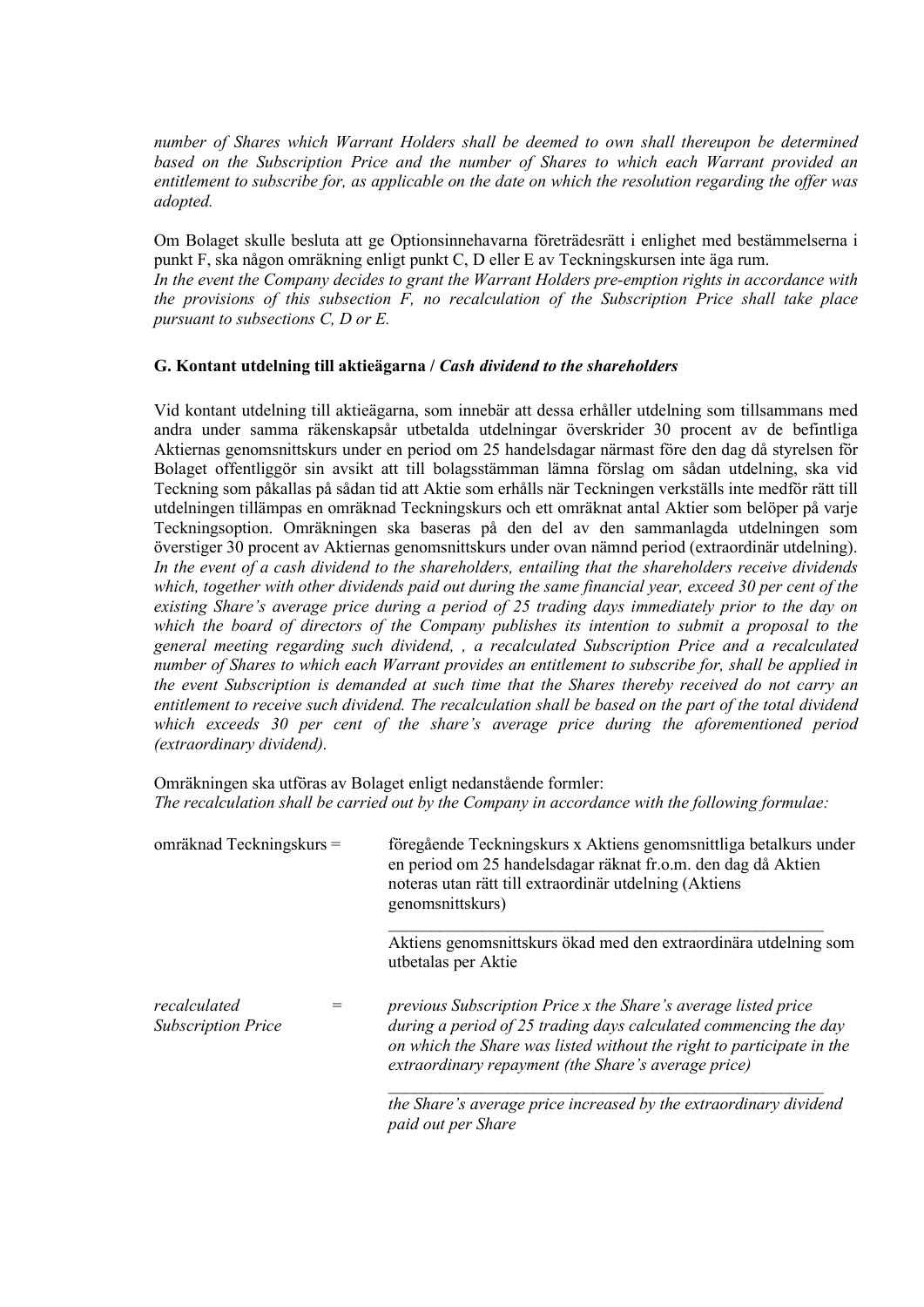| omräknat antal Aktier<br>som varje<br>Teckningsoption ger rätt<br>att teckna                          | föregående antal Aktier, som varje Teckningsoption ger rätt att<br>teckna x (Aktiens genomsnittskurs ökad med den extraordinära<br>utdelning som utbetalas per Aktie)       |
|-------------------------------------------------------------------------------------------------------|-----------------------------------------------------------------------------------------------------------------------------------------------------------------------------|
|                                                                                                       | Aktiens genomsnittskurs                                                                                                                                                     |
| recalculated number of $=$<br>Shares to which each<br>Warrant provides an<br>entitlement to subscribe | previous number of Shares to which each Warrant provides an<br>entitlement to Subscribe x (the Share's average price increased by<br>extraordinary amount repaid per Share) |
|                                                                                                       | the Share's average price                                                                                                                                                   |

Aktiens genomsnittskurs beräknas i enlighet med punkt C ovan. *The Share's average price shall be calculated in accordance with subsection C above.*

Den omräknade Teckningskursen och det omräknade antalet Aktier som belöper på varje Teckningsoption fastställs av Bolaget två Bankdagar efter utgången av den ovan angivna perioden om 25 handelsdagar och tillämpas vid Teckning som verkställs därefter.

*The recalculated Subscription Price and the recalculated number of Shares provided by each Warrant shall be determined by the Company two Banking Days after the expiry of the above-stated period of 25 trading days and shall be applied to Subscription effected thereafter.*

Om Bolagets Aktier inte är föremål för notering eller handel på Marknadsplats och det beslutas om kontant utdelning till aktieägarna innebärande att dessa erhåller utdelning som, tillsammans med andra under samma räkenskapsår utbetalda utdelningar, överstiger 30 procent av Bolagets värde, ska, vid anmälan om Teckning som sker på sådan tid, att därigenom erhållen Aktie inte medför rätt till erhållande av sådan utdelning, tillämpas en omräknad Teckningskurs och ett omräknat antal Aktier enligt denna punkt G. Härvid ska Bolagets värde ersätta Aktiens genomsnittskurs i formeln. Bolagets värde ska bestämmas av en oberoende värderingsman utsedd av Bolaget. Omräkningen ska således baseras på den sammanlagda utdelningen enligt ovan (extraordinär utdelning).

*In the event of the Company's Shares are not listed or traded on a Marketplace, and a resolution is adopted regarding a cash dividend to the shareholders entailing that the shareholders receive a dividend which, together with other dividends paid out during the same financial year, exceeds 30 per cent of the Company's value, in connection with notifications for Subscription which take place at such time that the Shares thereby received do not carry an entitlement to receive such dividend, a recalculated Subscription Price and a recalculated number of Shares shall be applied in accordance with this subsection G. The Company's value shall thereupon replace the Share's average price in the formula. The Company's value shall be determined by an independent valuer appointed by the Company. The recalculation shall thus be based on the aggregate dividend referred to above (extraordinary dividend).*

Vid Teckning som verkställs under tiden till dess att omräknad Teckningskurs och omräknat antal Aktier som varje Teckningsoption berättigar till Teckning av fastställts, ska bestämmelserna i punkt C, sista stycket ovan, äga motsvarande tillämpning.

*In connection with Subscription which is effected during the period pending determination of a recalculated Subscription Price and recalculated number of Shares to which each Warrant provides an entitlement to Subscribe, the provisions of subsection C, final paragraph above shall apply mutatis mutandis.*

**H. Minskning av aktiekapitalet med återbetalning till aktieägarna /** *Reduction in the share capital with repayment to the shareholders*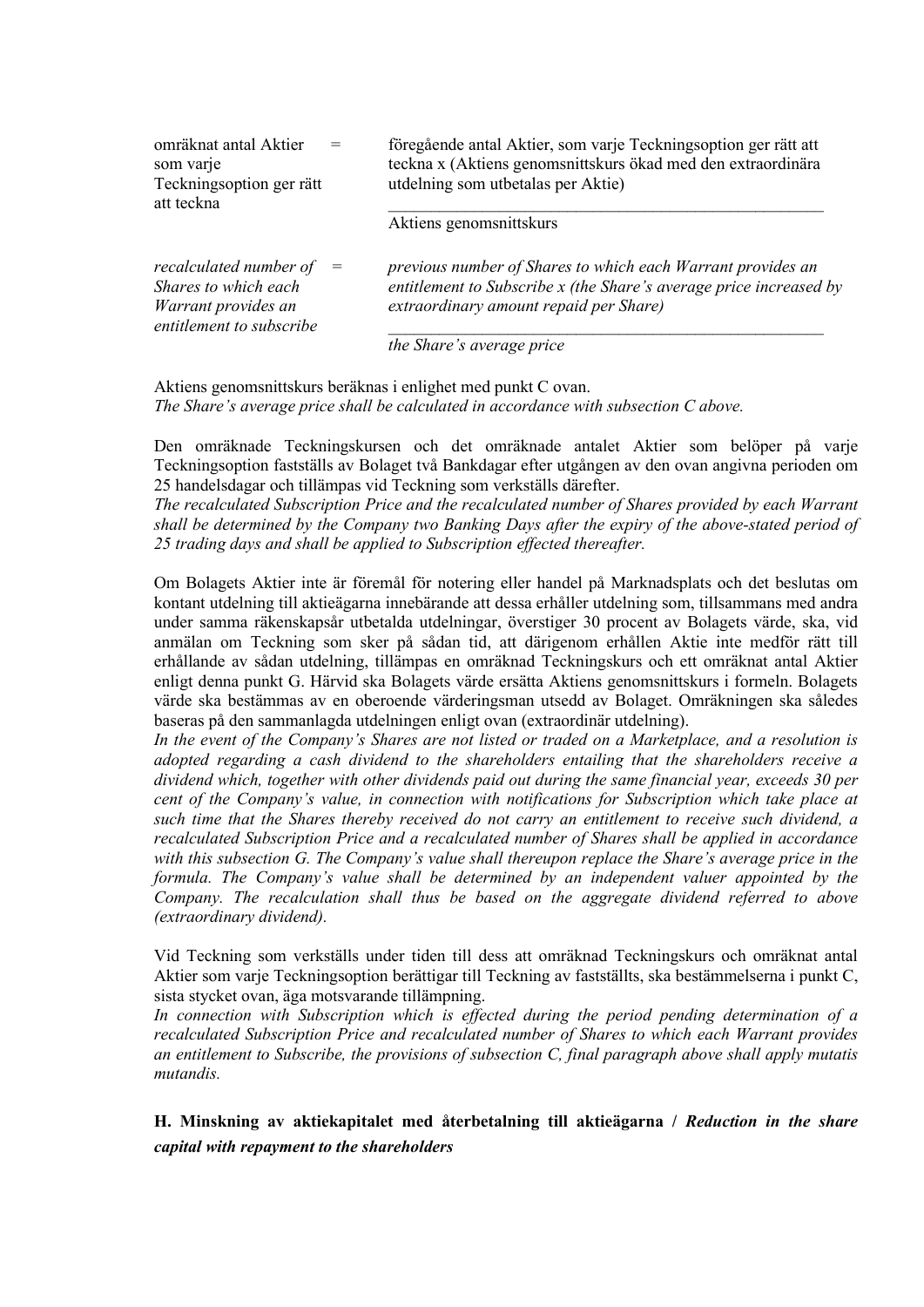Vid minskning av aktiekapitalet med återbetalning till aktieägarna, tillämpas en omräknad Teckningskurs och ett omräknat antal Aktier som belöper på varje Teckningsoption. *In the event of a reduction in the share capital with repayment to the shareholders, a recalculated Subscription Price and a recalculated number of Shares provided by each Warrant shall be applied.*

Omräkningen ska utföras av Bolaget enligt följande formler: *The recalculation shall be carried out by the Company in accordance with the following formulae:*

| omräknad Teckningskurs =                                                                          |                                     | föregående Teckningskurs x Aktiens genomsnittliga betalkurs under<br>en period om 25 handelsdagar räknat fr.o.m. den dag då Aktien<br>noteras utan rätt till återbetalning (Aktiens genomsnittskurs)                                                          |  |
|---------------------------------------------------------------------------------------------------|-------------------------------------|---------------------------------------------------------------------------------------------------------------------------------------------------------------------------------------------------------------------------------------------------------------|--|
|                                                                                                   |                                     | (Aktiens genomsnittskurs ökad med det belopp som återbetalas per<br>Aktie)                                                                                                                                                                                    |  |
| recalculated<br><b>Subscription Price</b>                                                         | $=$                                 | previous Subscription Price x the Share's average listed price<br>during a period of 25 trading days calculated commencing the day<br>on which the Shares were listed without the right to participate in<br><i>the repayment (the Share's average price)</i> |  |
|                                                                                                   |                                     | (the Share's average price increased by the amount repaid per<br>Share)                                                                                                                                                                                       |  |
| omräknat antal Aktier<br>som varje<br>Teckningsoption ger rätt<br>att teckna                      |                                     | föregående antal Aktier som varje Teckningsoption ger rätt att<br>teckna x (Aktiens genomsnittskurs ökad med det belopp som<br>återbetalas per Aktie)                                                                                                         |  |
|                                                                                                   |                                     | Aktiens genomsnittskurs                                                                                                                                                                                                                                       |  |
| recalculated number of<br>Shares to which each<br>Warrant provides an<br>entitlement to subscribe | $\hspace*{0.4em} = \hspace*{0.4em}$ | previous number of Shares to which each Warrant provides an<br>entitlement to Subscribe x (the Share's average price increase by<br>the amount repaid per Share)                                                                                              |  |

*the Share's average price*

Aktiens genomsnittskurs beräknas i enlighet med punkt C ovan. *The Share's average price shall be calculated in accordance with subsection C above.*

Vid omräkning enligt ovan och där minskningen sker genom indragning av Aktier ska i stället för det faktiska belopp som återbetalas per Aktie ett beräknat återbetalningsbelopp användas enligt följande: *When carrying out a recalculation pursuant to the above where the reduction takes place through redemption of Shares, instead of using the actual amount which is repaid per Share a calculated repayment amount shall be used as follows:*

| beräknat                 | $=$ | (det faktiska belopp som återbetalas per indragen Aktie minskat    |
|--------------------------|-----|--------------------------------------------------------------------|
| återbetalningsbelopp per |     | med Aktiens genomsnittliga betalkurs under en period om 25         |
| Aktie                    |     | handelsdagar närmast före den dag då Aktien noteras utan rätt till |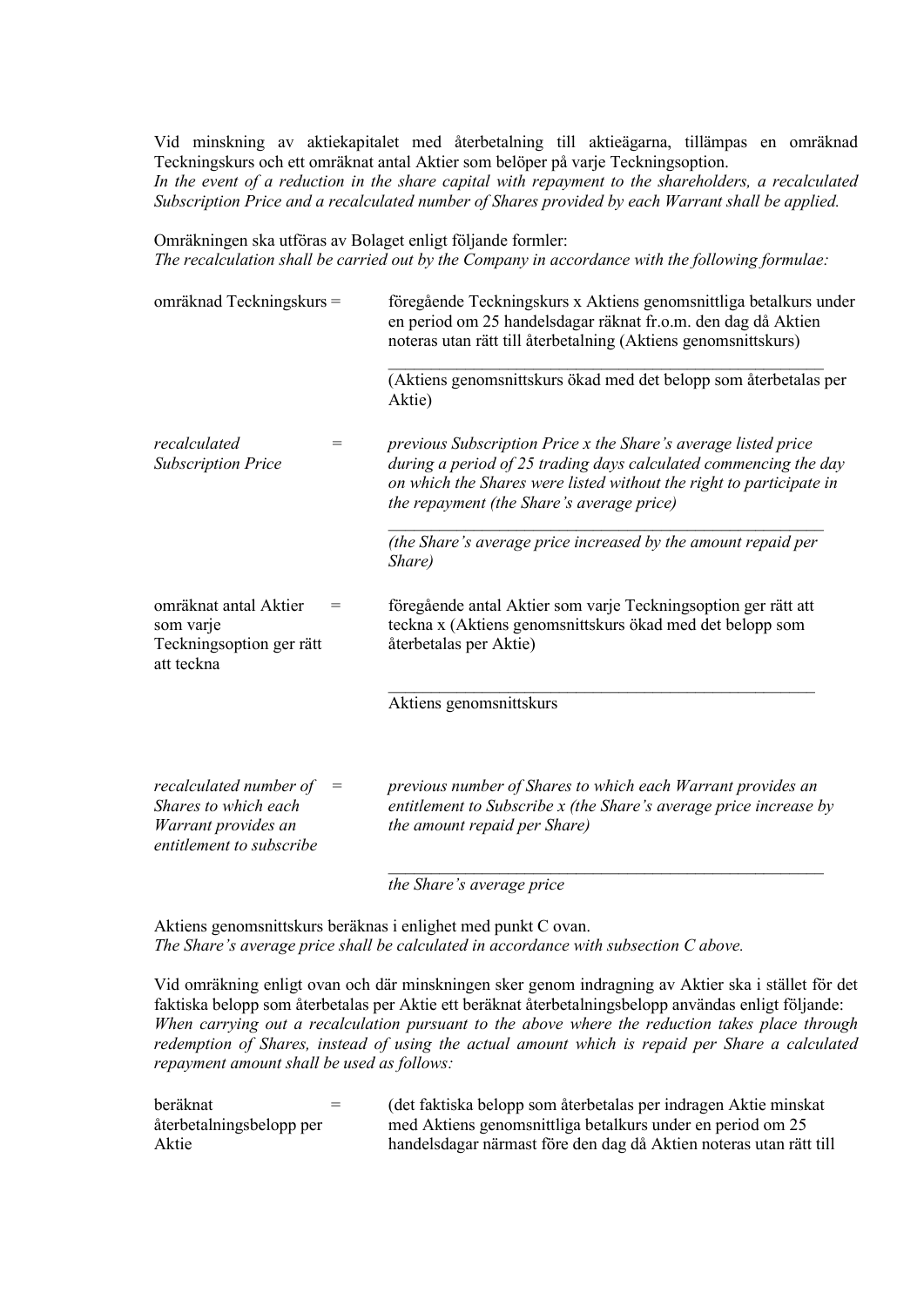deltagande i nedsättningen (Aktiens genomsnittskurs))

det antal Aktier i Bolaget som ligger till grund för indragning av en Aktie minskat med talet 1

\_\_\_\_\_\_\_\_\_\_\_\_\_\_\_\_\_\_\_\_\_\_\_\_\_\_\_\_\_\_\_\_\_\_\_\_\_\_\_\_\_\_\_\_\_\_\_\_\_\_\_

*calculated repayment amount per Share = (the actual amount repaid per redeemed Share less the Share's market value during a period of 25 trading days immediately preceding the day on which the Shares do not carry an entitlement to participate in the reduction (the Share's average price))*

> *\_\_\_\_\_\_\_\_\_\_\_\_\_\_\_\_\_\_\_\_\_\_\_\_\_\_\_\_\_\_\_\_\_\_\_\_\_\_\_\_\_\_\_\_\_\_\_\_\_\_\_ the number of Shares in the Company which form the basis of redemption of a Share less 1*

Aktiens genomsnittskurs beräknas i enlighet med punkt C ovan. *The Share's average price shall be calculated in accordance with subsection C above.*

Den omräknade Teckningskursen och det omräknade antalet Aktier som belöper på varje Teckningsoption fastställs av Bolaget två Bankdagar efter utgången av den angivna perioden om 25 handelsdagar och tillämpas vid Teckning som verkställs därefter.

*The recalculated Subscription Price and the recalculated number of Shares provided by each Warrant shall be determined by the Company two Banking Days after the expiry of the stated period of 25 trading days and shall be applied to Subscriptions effected thereafter.*

Vid Teckning som verkställs under tiden till dess att omräknad Teckningskurs och omräknat antal Aktier varje Teckningsoption berättigar till Teckning av fastställts, ska bestämmelserna i punkt C, sista stycket ovan, äga motsvarande tillämpning.

*In connection with Subscriptions which are effected during the period pending determination of a recalculated Subscription Price and recalculated number of Shares to which each Warrant provides an entitlement to Subscribe for, the provisions of subsection C, final paragraph above, shall apply mutatis mutandis.*

Om Bolagets Aktier inte är föremål för notering eller handel på Marknadsplats ska en omräknad Teckningskurs och omräknat antal Aktier fastställas. Härvid ska istället för vad som anges beträffande Aktiens genomsnittskurs, värdet på Aktien bestämmas av en oberoende värderingsman utsedd av Bolaget.

In the event the Company's Shares are not listed or traded on a Marketplace, a recalculated *Subscription Price and recalculated number of Shares shall be determined. In lieu of the provisions regarding the Share's average price, the value of the Shares shall thereupon be determined by an independent valuer appointed by the Company.*

Om Bolagets aktiekapital skulle minskas genom indragning av Aktier med återbetalning till aktieägarna, vilken minskning inte är obligatorisk, eller om Bolaget - utan att fråga är om minskning av aktiekapital - skulle genomföra återköp av egna Aktier men där, enligt Bolagets bedömning, åtgärden med hänsyn till dess tekniska utformning och ekonomiska effekter, är att jämställa med minskning som är obligatorisk, ska omräkning av Teckningskursen och antal Aktier som varje Teckningsoption berättigar till Teckning av ske med tillämpning så långt möjligt av de principer som anges ovan.

*In the event the Company's share capital is to be reduced through redemption of Shares with repayment to the shareholders and such reduction is not mandatory, or where the Company is to repurchase own Shares - without a reduction in the share capital being involved - but where, in the Company's opinion, in light of the technical structure and economic effects thereof the measure is*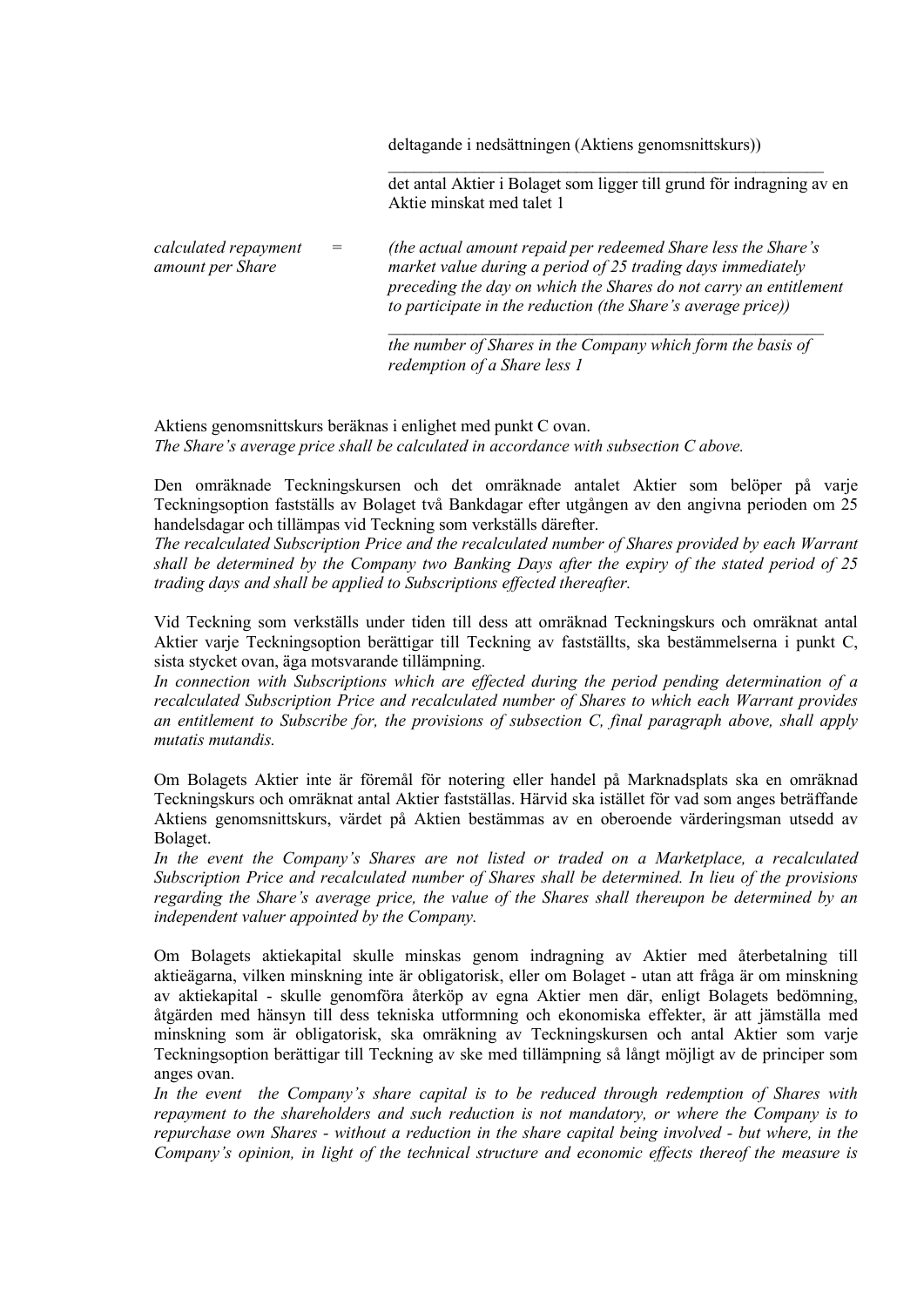*comparable to a mandatory reduction, a recalculation of the Subscription Price and number of Shares each Warrant provides an entitlement to Subscribe for shall be carried out applying, as far as possible, the principles stated above.*

# **I. Ändamålsenlig omräkning /** *Appropriate recalculation*

Genomför Bolaget åtgärd som avses i punkt A-E, G, H eller M och skulle enligt Bolagets styrelses bedömning tillämpningen av de föreskrivna omräkningsformlerna med hänsyn till åtgärdens tekniska utformning eller av annat skäl inte kunna ske eller leda till att den ekonomiska kompensation som Optionsinnehavarna erhåller i förhållande till aktieägarna inte är skälig, ska styrelsen genomföra omräkningen av Teckningskursen och det omräknade antalet Aktier som belöper på varje Teckningsoption på det sätt styrelsen finner ändamålsenligt för att få ett skäligt resultat.

*In the event the Company carries out any measure as referred to in subsections A-E, G, H or M and where, in the Company's board's opinion, in light of the technical structure of the measure or for any other reason, application of the prescribed recalculation formulae cannot take place or results in the financial compensation received by the Warrant Holders being unreasonable compared with the shareholders, the board of directors shall carry out the recalculation of the Subscription Price and the number of Shares provided by each Warrant in such manner as the board deems appropriate in order to obtain a reasonable result.*

# **J. Avrundning /** *Rounding off*

För fastställande av omräknad Teckningskurs ska Teckningskursen avrundas till två decimaler. *In the determination of a recalculated Subscription Price, the Subscription Price shall be rounded off to two decimals.*

### **K. Likvidation /** *Liquidation*

Vid likvidation enligt 25 kap. aktiebolagslagen (2005:551) får Teckning därefter inte verkställas. Det gäller oavsett likvidationsgrunden och oberoende av om beslutet att Bolaget ska träda i likvidation vunnit laga kraft eller inte.

*In the event of liquidation pursuant to Chapter 25 of the Swedish Companies Act (2005:551), no Subscription may be effected thereafter. The aforesaid shall apply irrespective of the reasons for the liquidation and irrespective of whether or not the resolution that the Company shall be placed into liquidation has become final.*

Samtidigt som kallelse till bolagsstämma sker och innan bolagsstämma tar ställning till fråga om Bolaget ska träda i frivillig likvidation enligt 25 kap 1 § aktiebolagslagen (2005:551) ska Optionsinnehavarna genom meddelande underrättas om saken. I meddelandet ska tas in en erinran om att Teckning inte får verkställas sedan bolagsstämman fattat beslut om likvidation.

*Simultaneously with the notice convening the general meeting and prior to the general meeting is to consider whether the Company is to be placed into voluntary liquidation pursuant to Chapter 25, Section 1 of the Swedish Companies Act (2005:551), the Warrant Holders shall be given notice thereof by the Company. The notice shall inform the Warrant Holders that Subscription may not be effected after the general meeting has adopted a resolution regarding liquidation.*

Skulle Bolaget lämna meddelande om att det överväger att frivilligt träda i likvidation, ska Optionsinnehavare - oavsett vad som sägs i punkten C om tidigaste tidpunkt för påkallande av Teckning - ha rätt att göra anmälan om Teckning av Aktier med utnyttjande av Teckningsoptionen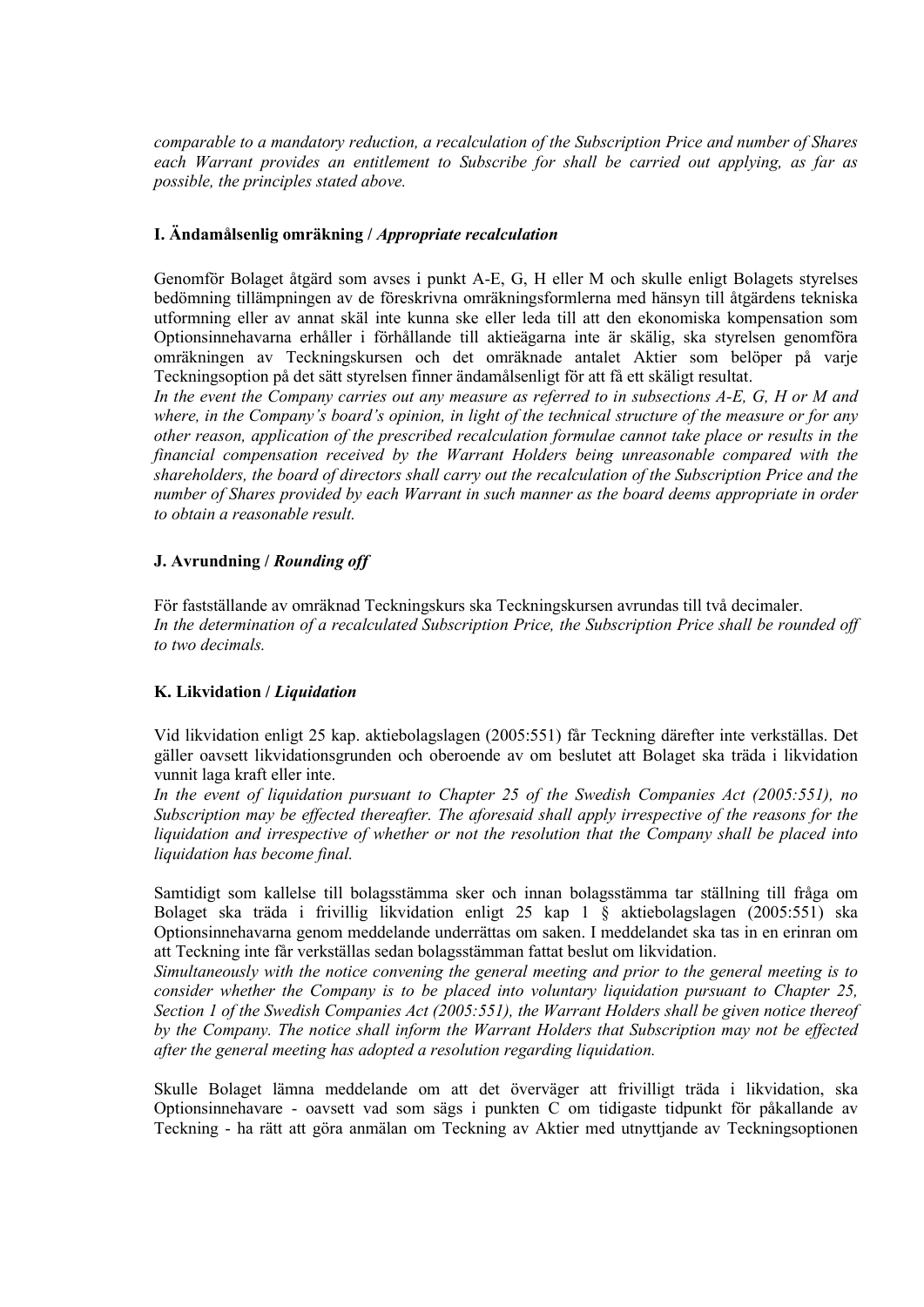från den dag då meddelandet lämnats. Det gäller dock bara om Teckning kan verkställas senast på tionde kalenderdagen före den bolagsstämma vid vilken frågan om Bolagets likvidation ska behandlas. *In the event the Company gives notice that it is considering entering into voluntary liquidation, notwithstanding the provisions of section C regarding the earliest date for demanding Subscription, the Warrant Holders shall be entitled to apply for Subscription for Shares through exercise of Warrants commencing the day on which notice is given. However, the aforesaid shall apply only where Subscription can be effected no later than the tenth calendar day prior to the general meeting at which the issue of the Company's liquidation is to be addressed.*

#### **L. Fusion /** *Merger*

Skulle bolagsstämman godkänna fusionsplan, enligt 23 kap 15 § ABL, varigenom Bolaget ska uppgå i annat bolag, får påkallande av Teckning därefter ej ske.

In the event the general meeting approves a merger plan pursuant to Chapter 23, section 15 of the *Swedish Companies Act whereby the Company is to be merged in another company, Subscription may not be demanded thereafter.*

Senast två månader innan Bolaget tar slutlig ställning till fråga om fusion enligt ovan, ska Optionsinnehavarna genom meddelande underrättas om fusionsavsikten. I meddelandet ska en redogörelse lämnas för det huvudsakliga innehållet i den avsedda fusionsplanen samt ska Optionsinnehavarna erinras om att Teckning ej får ske, sedan slutligt beslut fattats om fusion i enlighet med vad som angivits i föregående stycke.

*No later than two months prior the general meeting which is to consider the issue of approving the above merger, the Warrant Holders shall be given notice thereof. The notice shall contain information about the merger plan and information that Subscription may not be effected after the general meeting has adopted a resolution regarding the merger in accordance with the paragraph above.*

Skulle Bolaget lämna meddelande om avsedd fusion enligt ovan, ska Optionsinnehavare äga rätt att påkalla Teckning från den dag då meddelandet lämnats om fusionsavsikten, förutsatt att Teckning kan verkställas senast tre veckor före den bolagsstämma, vid vilken fusionsplanen, varigenom Bolaget ska uppgå i annat bolag, ska godkännas.

*In the event the Company gives notice of a proposed merger in accordance with the above, Warrant Holders shall be entitled to apply for Subscription commencing the date on which notice of the proposed merger was given, provided that Subscription can be effected no later than three weeks prior to the date of the general meeting at which the merger plan whereby the Company is to be merged in another company is to be approved.*

Upprättar Bolagets styrelse en fusionsplan enligt 23 kap 28 § ABL, varigenom Bolaget ska uppgå i annat bolag, eller blir Bolagets Aktier föremål för tvångsinlösenförfarande enligt 22 kap samma lag ska följande gälla.

*The following shall apply if the Company's board of directors prepares a merger plan pursuant to Chapter 23, Section 28 of the Swedish Companies Act, whereby the Company is to be merged in another company, or if the Company's Shares are subject to a buy-out procedure pursuant to Chapter 22 of the same Act.*

Äger ett svenskt moderbolag samtliga aktier i Bolaget, och offentliggör Bolagets styrelse sin avsikt att upprätta en fusionsplan enligt i föregående stycke angivet lagrum, ska Bolaget, för det fall att sista dag för påkallande av Teckning enligt punkten C ovan infaller efter sådant offentliggörande, fastställa en ny sista dag för påkallande av Teckning (Slutdagen). Slutdagen ska infalla inom 60 dagar från offentliggörandet.

*In the event a Swedish parent company owns all of the shares in the Company, and the Company's board of directors announces its intention to prepare a merger plan pursuant to the statutory provision referred to in the preceding paragraph, in the event the final date for demanding*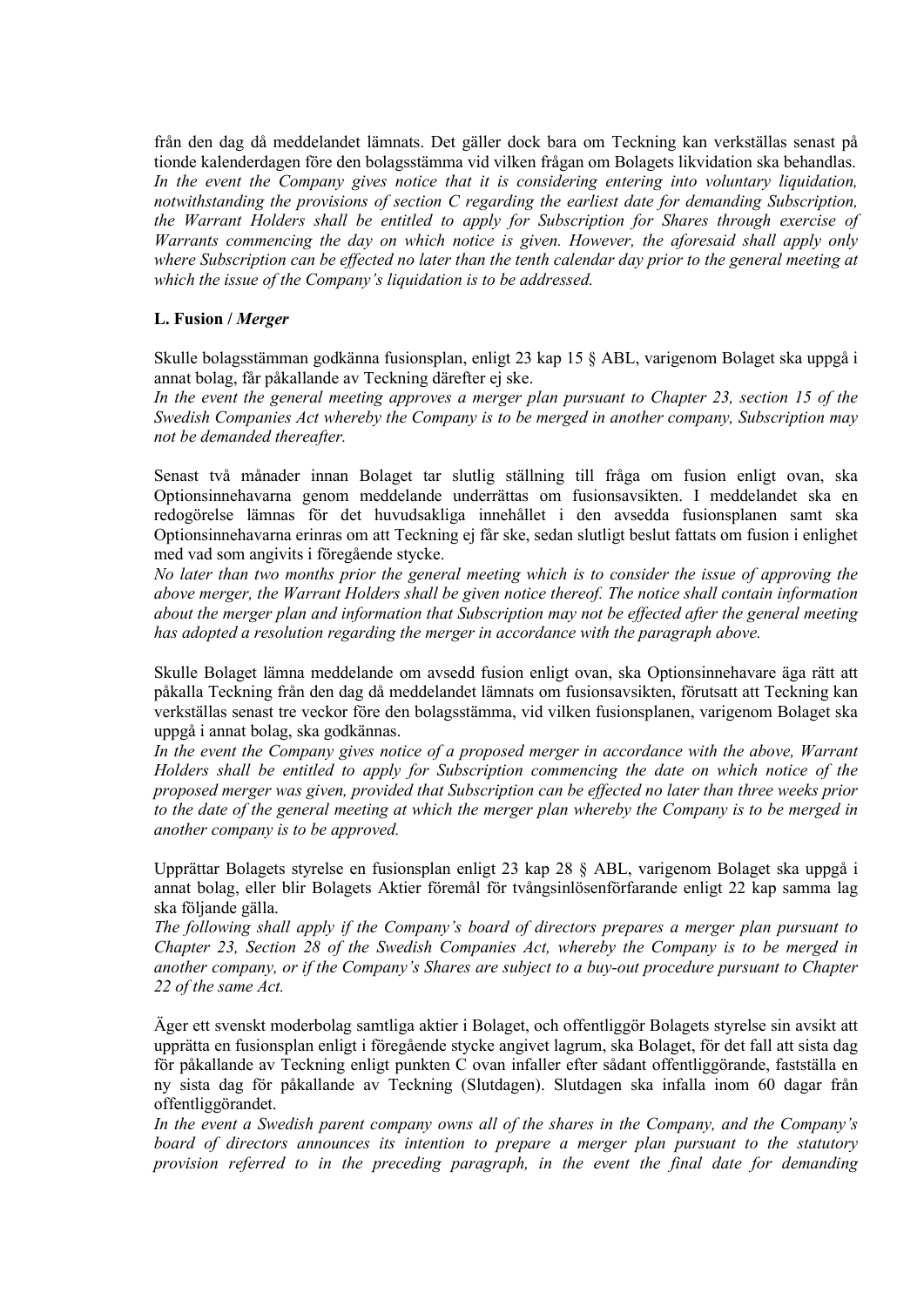*Subscription pursuant to section C above falls on a day after such announcement, the Company shall establish a new final date for demanding Subscription (the Expiry Date). The Expiry Date shall be a day within 60 days of the announcement.*

## **M. Delning /** *Demerger*

Om bolagsstämman skulle godkänna en delningsplan enligt 24 kap 17 § aktiebolagslagen (2005:551) varigenom Bolaget ska delas genom att en del av Bolagets tillgångar och skulder övertas av ett eller flera aktiebolag mot vederlag till aktieägarna i Bolaget, tillämpas en omräknad Teckningskurs och ett omräknat antal Aktier som varje Teckningsoption ger rätt att teckna, enligt principerna för extraordinär utdelning i punkt G ovan. Omräkningen ska baseras på den del av Bolagets tillgångar och skulder som övertas av övertagande bolag.

In the event the general meeting approves a demerger plan pursuant to Chapter 24, section 17 of the *Swedish Companies Act (2005:551) whereby the Company shall be demerged through part of the Company's assets and liabilities being taken over by one or more limited companies in exchange for consideration to the Company's shareholders, a recalculated Subscription Price and a recalculated number of Shares to which each Warrant provides an entitlement to subscribe shall be applied in accordance with the principles regarding extraordinary dividends as set forth in subsection G above. The recalculation shall be based on the part of the Company's assets and liabilities assumed by the takeover company.*

Om samtliga Bolagets tillgångar och skulder övertas av ett eller flera andra aktiebolag mot vederlag till aktieägarna i Bolaget ska bestämmelserna om likvidation enligt punkt K ovan äga motsvarande tillämpning, innebärande bl.a. att rätten att begära Teckning upphör samtidigt med registreringen enligt 24 kap 27 § aktiebolagslagen (2005:551) och att underrättelse till Optionsinnehavaren ska ske senast två månader innan delningsplanen underställs bolagsstämman.

In the event all of the Company's assets and liabilities are taken over by one or more limited *companies in exchange for consideration to the Company's shareholders, the provisions regarding liquidation as set forth in subsection K above shall apply mutatis mutandis, entailing inter alia that the right to request Subscription shall terminate simultaneously with registration pursuant to Chapter 24, Section 27 of the Swedish Companies Act (2005:551) and that Warrant Holders must be given notice thereof no later than two months prior to the date on which the demerger plan is submitted to the general meeting.*

### **N. Tvångsinlösen /** *Buy-out of minority shareholders*

Äger ett svenskt moderbolag, självt eller tillsammans med dotterföretag, mer än 90 procent av aktierna med mer än 90 procent av röstetalet för samtliga aktier i Bolaget, och offentliggör moderbolaget sin avsikt att påkalla tvångsinlösen, ska vad som i sista stycket punkt L sägs om Slutdag äga motsvarande tillämpning.

*In the event a Swedish parent company, on its own or together with a subsidiary, owns more than 90 per cent of the shares and more than 90 per cent of the voting rights in respect of all of the shares in the Company, and where the parent company announces its intention to commence a buy-out procedure, the provisions of the final paragraph of subsection L regarding the Expiry Date shall apply mutatis mutandis.*

Om offentliggörandet skett i enlighet med vad som anges ovan i denna punkt, ska Optionsinnehavare äga rätt att göra sådant påkallande fram till och med Slutdagen. Bolaget ska senast fem veckor före Slutdagen genom meddelande erinra Optionsinnehavarna om denna rätt samt att påkallande av Teckning ej får ske efter Slutdagen.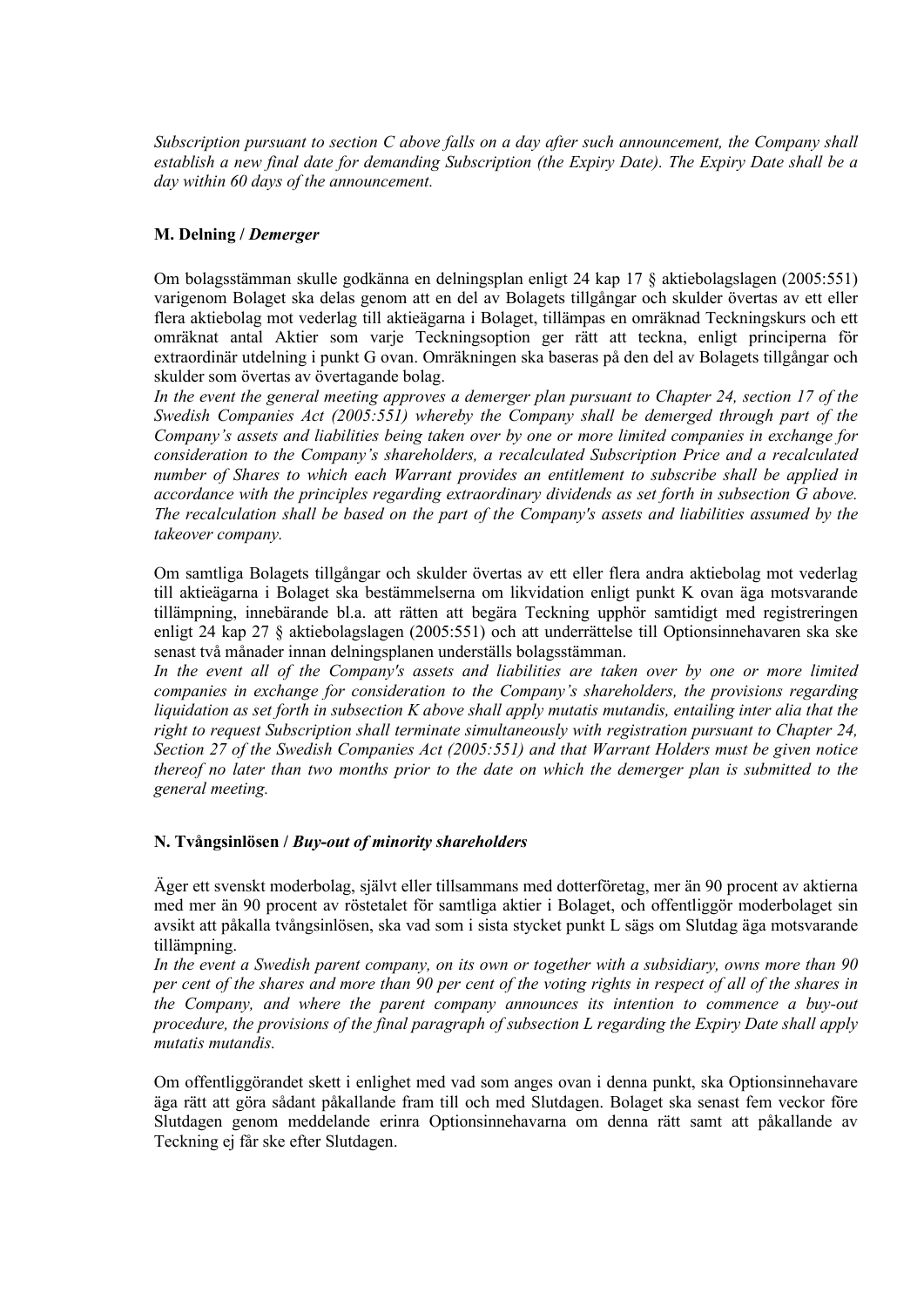*If the announcement has been made in accordance with the provisions above in this subsection, Warrant Holders shall be entitled to demand Subscription until the Expiry Date. The Company must give notice to the Warrant Holders, no later than five weeks prior to the Expiry Date, informing them of this right and the fact that they may not demand Subscription after the Expiry Date.*

Har majoritetsägaren enligt 22 kap. 6 § ABL begärt att en tvist om inlösen ska avgöras av skiljemän, får Teckningsoptionen inte utnyttjas för Teckning förrän inlösentvisten har avgjorts genom en dom eller ett beslut som har vunnit laga kraft. Om den tid inom vilken Teckning får ske löper ut dessförinnan eller inom tre månader därefter, har Optionsinnehavaren ändå rätt att utnyttja Teckningsoptionen under tre månader efter det att avgörandet vann laga kraft.

*If the majority shareholder, pursuant to Chapter 22, Section 6 of the Swedish Companies Act, has submitted a request that a buy-out dispute shall be resolved by arbitrators, the Warrants may not be exercised for Subscription until the buy-out dispute has been settled by an award or decision that has become final. If the period within which Subscription may take place expires prior thereto, or within three months thereafter, a Warrant Holder nevertheless has the right to exercise the Warrant within three months after the date on which the ruling became final.*

# **O. Upphörd eller förfallen likvidation, fusion eller delning /** *Cease or lapse of liquidation, merger or demerger*

Oavsett vad som sagts under punkt K, L och M om att Teckning inte får verkställas efter beslut om likvidation eller godkännande av fusionsplan eller delningsplan, ska rätten till Teckning åter inträda om likvidationen upphör eller frågan om fusion eller delning förfaller.

*Notwithstanding the provisions of subsections K, L, and M that Subscription may not be effected following a resolution regarding liquidation or approval of a merger plan or demerger plan, the right to Subscription shall be reinstated in the event the liquidation ceases or the issue of a merger or demerger lapses.*

## **P. Konkurs eller företagsrekonstruktion /** *Bankruptcy or company reorganisation order*

Vid Bolagets konkurs eller om beslut fattas om att Bolaget ska bli föremål för företagsrekonstruktion får Teckning med utnyttjande av Teckningsoption inte ske. Om konkursbeslutet eller beslutet om företagsrekonstruktion hävs av högre rätt, återinträder rätten till Teckning.

*In the event of the Company's bankruptcy or where a decision is taken that the Company shall be the subject of a company reorganisation order, Subscription may not take place through exercise of Warrants. Where the bankruptcy order or the Company reorganisation order is set aside by a higher court, the entitlement to Subscribe shall be reinstated.*

### **Q. Byte av redovisningsvaluta /** *Change in accounting currency*

Genomför Bolaget byte av redovisningsvaluta, innebärande att Bolagets aktiekapital ska vara bestämt i annan valuta än svenska kronor, ska Teckningskursen omräknas till samma valuta som aktiekapitalet är bestämt i. Sådan valutaomräkning ska ske med tillämpning av den växelkurs som använts för omräkning av aktiekapitalet vid valutabytet.

*In the event the Company effects a change in the accounting currency, entailing that the Company's share capital shall be established in a currency other than Swedish crowns, the Subscription Price shall be recalculated in the same currency as the share capital. Such currency recalculation shall take place applying the exchange rate which was used to recalculate the share capital in connection with the change in currency.*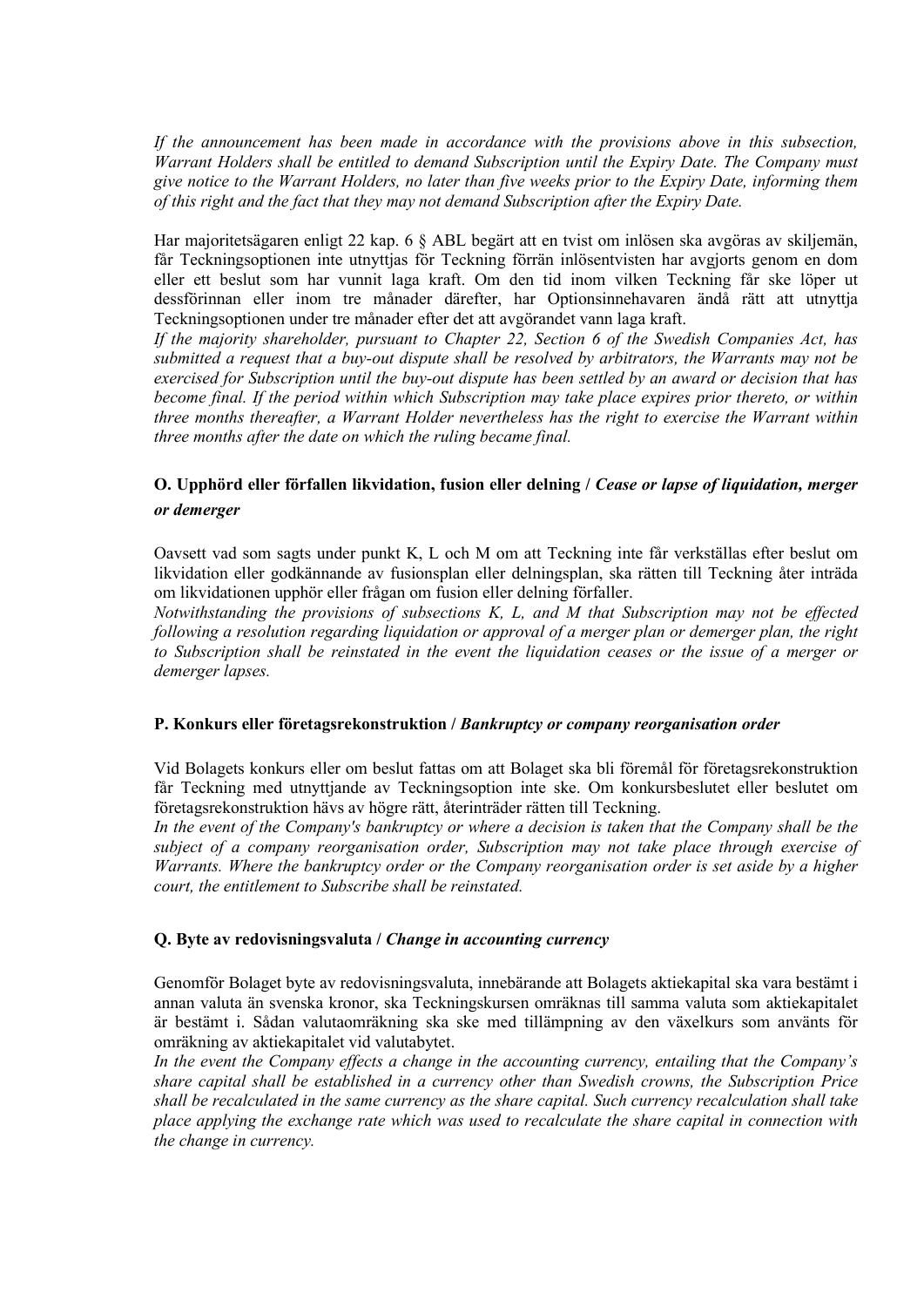Enligt ovan omräknad Teckningskurs fastställs av Bolaget och ska tillämpas vid Teckning som verkställs från och med den dag som bytet av redovisningsvaluta får verkan.

*A recalculated Subscription Price in accordance with the provisions above shall be determined by the Company and shall be applied to Subscriptions effected commencing the day on which the change in the accounting currency takes effect.*

# **R. Motsvarande villkor för kupongbolag /** *Equivalent terms and conditions for companies that are not Central Securities Depository Companies*

I de fall ovan angivna omräkningsvillkor hänvisar till avstämningsdagen och Bolaget vid omräkningstillfället inte är Avstämningsbolag ska istället för avstämningsdagen tillämpas jämförlig tidpunkt som används i motsvarande villkor för kupongbolag.

In cases where the provisions concerning recalculation refer to the record date and, at the time of the *recalculation, the Company is not a Central Securities Depository Company, a comparable date used in equivalent terms and conditions for companies that are not Central Securities Depository Companies shall apply instead of the record date.*

### **9. Meddelanden /** *Notices*

Meddelanden rörande Teckningsoptionerna ska ske antingen genom brev med posten till varje Innehavare under dennes för Bolaget senast kända adress eller genom e-post till varje Innehavare. Meddelande med e-post skall anses ha kommit Innehavare tillhanda förutsatt att avsändaren inte får något meddelande om att leverans av skickad e-post misslyckats.

*Notices relating to the Warrants must be provided in writing to each Warrant Holder to the address last known to the Company or by email to each Holder. Notices sent by email shall be deemed received unless the sender receives a message regarding failure of delivery of e-mail.*

### **10. Sekretess /** *Confidentiality*

Bolaget får ej obehörigen till tredje man lämna uppgift om optionsinnehavare. *The Company may not disclose information about a Holder to any third party without authorization.*

# **11. Ändring av villkor /** *Amendments to the terms and conditions*

Bolagets styrelse äger för innehavarnas räkning besluta om ändring av dessa villkor i den mån lagstiftning, domstolsavgörande, myndighetsbeslut eller om det i övrigt enligt Bolagets bedömning av praktiska skäl är ändamålsenligt eller nödvändigt och innehavarnas rättigheter inte i något väsentligt hänseende försämras.

*The Company's board of directors shall be entitled, on behalf of the Warrant Holders, to amend these terms and conditions to the extent that any legislation, court decision or public authority decision renders necessary such amendment or where, in the board's opinion, for practical reasons it is otherwise appropriate or necessary to amend the terms and conditions, and the rights of the Warrant Holders are not deteriorated in any material respect.*